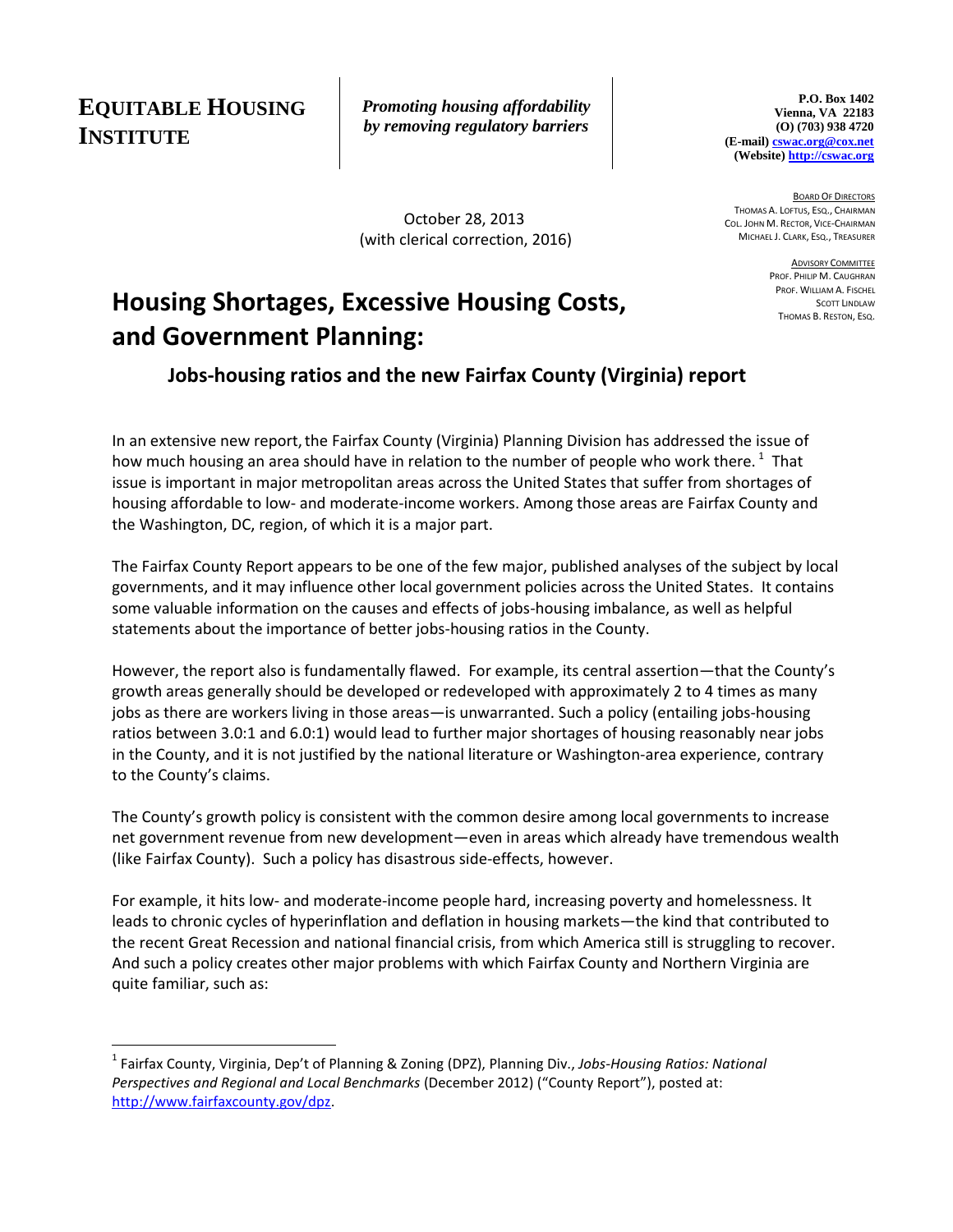- extreme commuting times and increasingly congested highways for many workers;
- tremendous amounts of wasted fuel resulting from those conditions; and
- increased suburban sprawl—bulldozing and paving over more and more rural countryside and degrading the environment.

This memo addresses the issues under the following general headings:

| d. Wasted commuter time and fuel, and environmental degradation,              |  |
|-------------------------------------------------------------------------------|--|
|                                                                               |  |
|                                                                               |  |
| 4. County's continuing preference for predominantly nonresidential growth  15 |  |
| a. Appropriate jobs-housing ratios for mixed-use centers  16                  |  |
|                                                                               |  |
| c. Proportion of future workers that should have housing opportunity          |  |
|                                                                               |  |

## **1. PROBLEMS CAUSED BY INADEQUATE HOUSING SUPPLY NEAR JOBS**

### **a. Housing shortages in America's major job markets generally**

 $\overline{a}$ 

In many major American metropolitan areas, flawed planning and zoning by local governments has led to shortages of housing affordable to the average worker—especially low- and moderate-income workers—reasonably near employment hubs. Federal commissions created under both Democratic and Republican Presidents have found that suburban zoning often has been a major barrier to production of affordable housing.<sup>2</sup> The Millennial Housing Commission appointed by the U. S. Congress reached a comparable conclusion.<sup>3</sup>

<sup>2</sup> *E.g.*, William A. Fischel, *Does the American Way of Zoning Cause the Suburbs of Metropolitan Areas to Be Too Spread Out?* 151, in ALAN ALTSHULER, *ET AL.*, GOVERNANCE AND OPPORTUNITY IN METROPOLITAN AMERICA (National Academies Press, 1999), *available at* <http://www.nap.edu/catalog/6038.html> ("Fischel (1999)"):

The National Commission on Urban Problems (1969), chaired by Senator Paul Douglas and commissioned by a Democratic president, regarded local, exclusionary zoning as a major barrier [to low-income housing]. The Advisory Commission on Regulatory Barriers to Affordable Housing (1991), commissioned by a Republican president more than two decades later, came to the same conclusion. . . . That such similar conclusions should be reached more than two decades later indicates the staying power of localism in zoning.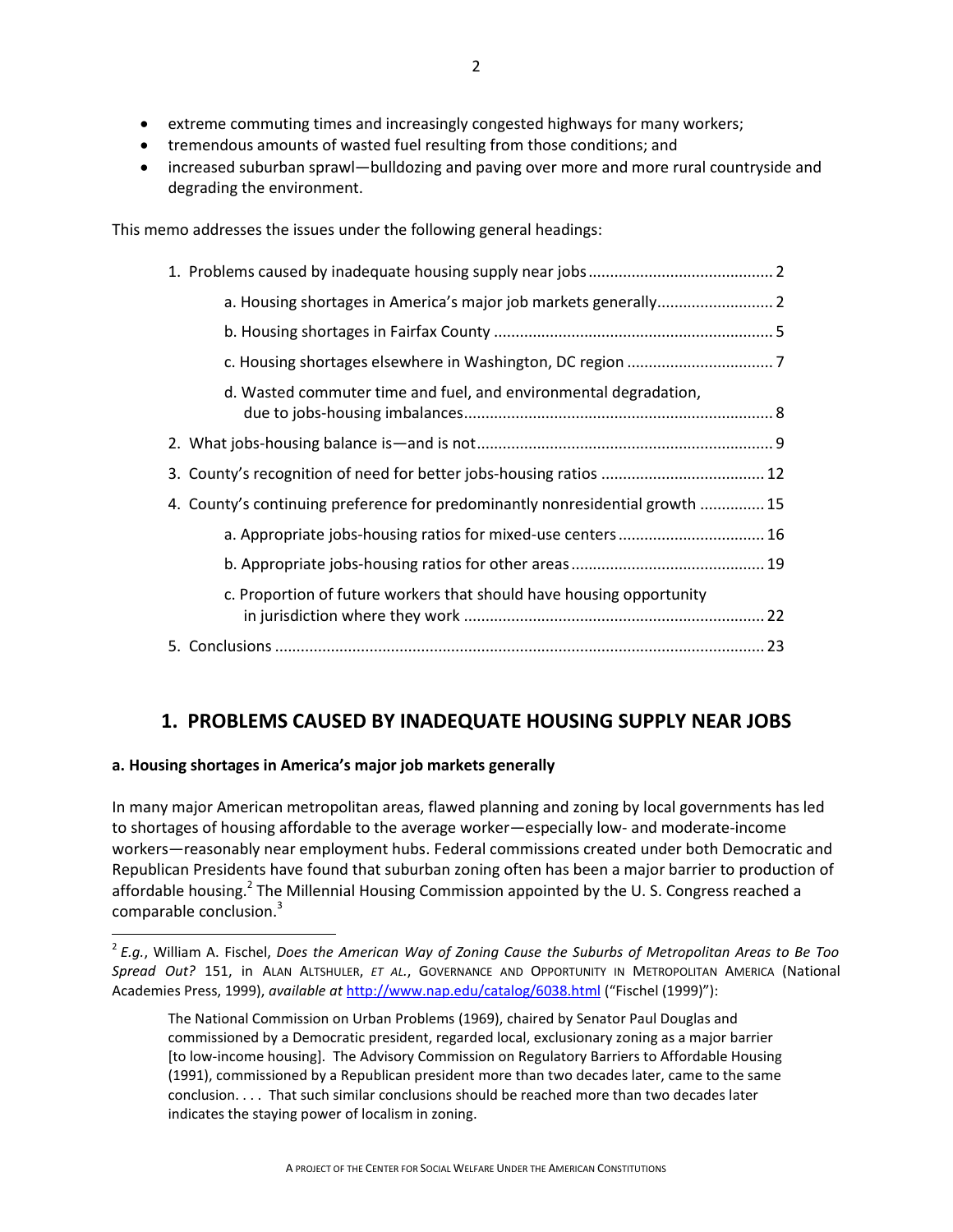"Affordable housing" means *any* housing that is affordable to low- and moderate-income people—with or without government subsidy. The amount of affordable housing would be greatly increased, with no new government subsidies, if local governments simply dropped their unnecessary planning and zoning barriers to private-sector development of market-rate housing (mostly multi-family) in or near employment hubs. That new housing would help stabilize supply and demand in housing markets and reduce housing costs for people generally. And local governments could foster units specifically affordable to low- and moderate-income people within such market-rate developments, through inclusionary housing programs such as Fairfax County's ADU (Affordable Dwelling Unit) Program (see generally below, p. 14).

Zoning regulations generally are based on prior policy decisions by local government planners, such as Fairfax County's Planning Division. Some states require that zoning and related land use decisions conform to the local government's comprehensive plan. <sup>4</sup> Even in states where the comprehensive plan technically is advisory (such as Virginia), a zoning action significantly inconsistent with the comprehensive plan is vulnerable to reversal in court.<sup>5</sup> Thus, local government planning decisions have a major, long-term influence on housing opportunities throughout a locality.

Zoning has undermined housing affordability by creating "a man-made scarcity of housing in the sense that the housing supply has been constrained by government regulation as opposed to fundamental geographic limitations." <sup>6</sup> Since 1970 there has been a growing disconnect in major American job markets between housing prices and the basic, underlying cost factors—construction costs and the intrinsic value of land to homeowners.

For example, between 1970 and 2000 the average purchase price nationwide for a basic, single-family house rose 72% (in constant dollars) in metropolitan areas, while construction costs actually fell 3% nationwide during that period.<sup>7</sup> Most jobs now are in the suburbs, most new jobs are being created

3 Bipartisan Millennial Housing Commission *Meeting Our Nation's Housing Challenges*, 20 and n. 18 (2002) (confirming that exclusionary zoning artificially restricts the supply of land and leads to higher housing prices).

4 *See generally, e.g.*, ERIC KELLY, ED.., ZONING AND LAND USE CONTROLS § 1.03[1][f] (2011).

5 *Id.*

 $\overline{\phantom{a}}$ 

6 Edward L. Glaeser, *et al., Why have housing prices gone up?* NBER Working Paper 11129, pp. 8-9 (2009).

 $<sup>7</sup>$  More specifically, the average (mean) purchase price nationwide for a lower-quality, one-story house without a</sup> basement, that meets building code requirements, rose from \$80,556 to \$138,601 (inflation-adjusted), among the nation's 316 primary metropolitan statistical areas (PMSAs) between 1970 and 2000. During the same period, construction costs actually fell from \$63.60 to \$61.60 per square foot nationwide, for such housing. Edward L. Glaeser, *et al., Why have housing prices gone up?* NBER Working Paper 11129 (2005), Table 1.

Based on their analysis of various possible explanations for those facts, the authors conclude: "The key to understanding the rise in housing prices relative to construction costs is that new construction has declined sharply in high price locations." *Id.* at 6.

*Id.* at 157 (citing National Commission on Urban Problems, *Building the American City* 19 (New York: Praeger 1969); Advisory Commission on Regulatory Barriers to Affordable Housing, *Not in My Back Yard: Removing Barriers to Affordable Housing* 2-6 (Washington, D.C.: U. S. Dep't of Housing and Urban Development 1991) ("U. S. Regulatory Barriers Commission").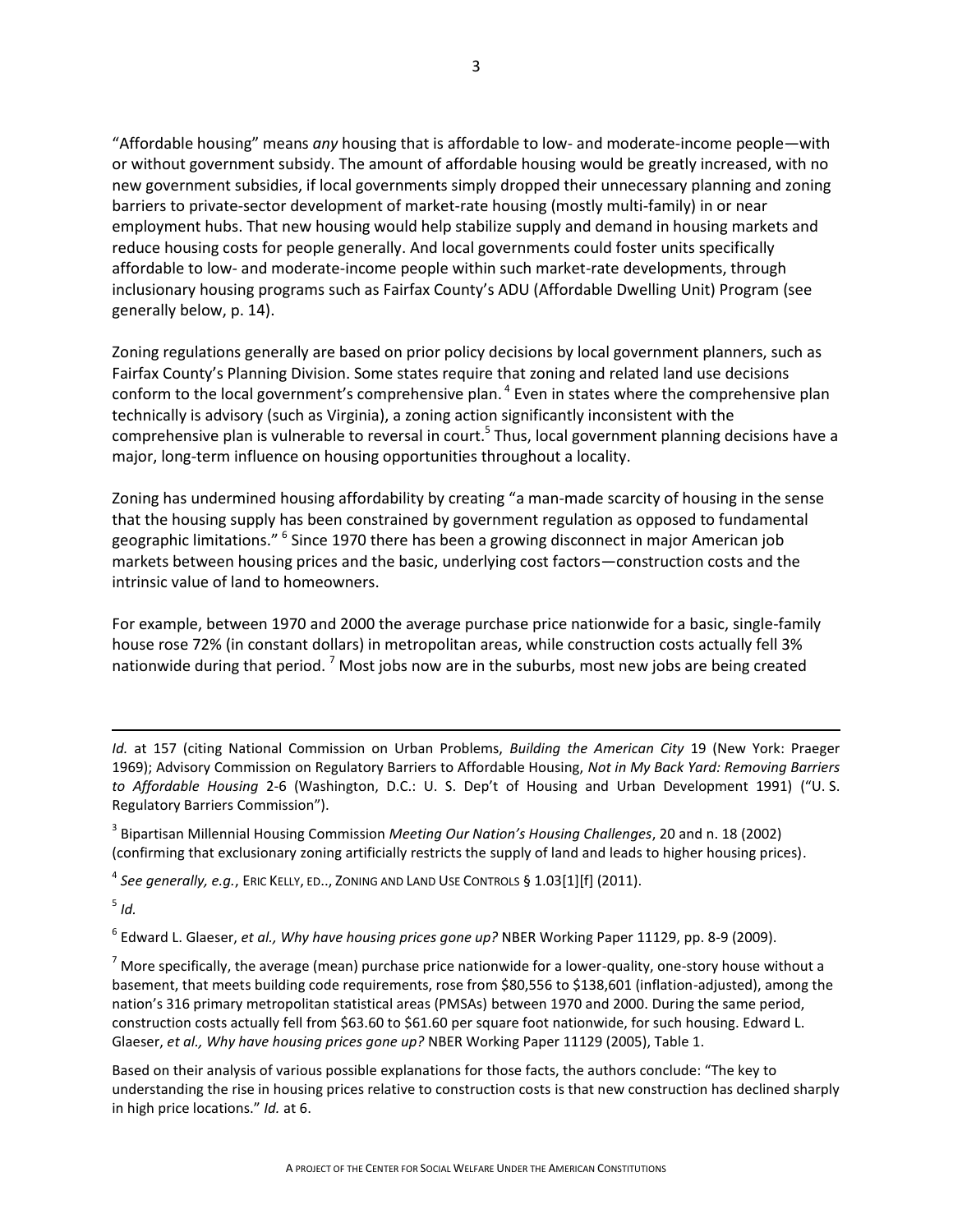there, and jobs and economic development have tended to follow the workforce to outlying areas where they can afford to live. <sup>8</sup>

The disconnect between housing prices and the basic underlying cost factors leads to increased poverty and homelessness. For example, lack of affordable housing in America's cities is a leading cause of homelessness, and it has been by far the most common cause of family homelessness nationwide. $^9$ Other forms of poverty are aggravated by excessive housing costs. The 2010 census revealed that:

- 42 million American households (37% of the total) had excessive housing costs (more than 30% of household income); and
- 20.2 million American households (18% of the total) spent more than *half* their income on housing — up by 6.4 million from 2001.

Housing market volatility related to housing shortages has rocked the nation's—and the world's economies. For example, housing prices in metropolitan areas soared during the late 1990's and early 2000's.<sup>10</sup> The hyperinflation made risky financing schemes such as subprime mortgages increasingly

Nationwide, jobs shifted away from the city center during that period in almost every major industry, and in 95 of 98 of the nation's largest metropolitan areas. *Id.* at 1. On average, job growth more than 10 miles from downtown increased 17 times as much as downtown in those metros during that period. (The Washington, DC region experienced rapid decentralization of jobs between 1998 and 2006. *Id.,* p. 12, Table 5.) Both the national and local shifts were part of long-term trends. *Id.* at 4.

The recession of the late 2000s stalled those trends, leaving the overall distribution of employment relatively unchanged between 2007 and 2010. Elizabeth Kneebone, *Job Sprawl Stalls: The Great Recession and Metropolitan Employment Location,* pp. 3-4 (Brookings Inst., April 2013). However: "Even with these late-decade trends, by 2010 jobs remained markedly more decentralized than in 2000. In 2010, more than three quarters of jobs within 35 miles of a downtown in the nation's 100 largest metro areas located outside of the urban core." *Id.* 

<sup>9</sup> According to the U.S. Conference of Mayors:

 $\overline{a}$ 

City officials cited the lack of affordable housing as the leading cause of homelessness among families with children. This was followed by poverty, unemployment, eviction, and domestic violence. Lack of affordable housing also led the list of causes of homelessness among unaccompanied individuals, followed by unemployment, poverty, mental illness and the lack of needed services, and substance abuse and the lack of needed services.

U. S. Conference of Mayors: *2012 Status Report on Hunger & Homelessness,* p. 2. That report was based on a survey of 25 of the cities which comprise The U. S. Conference of Mayors' Task Force on Hunger and Homelessness. *Id., p. 1.* Those cities include Boston (MA), Chicago (IL), Dallas (TX), Denver (CO), Los Angeles (CA), and other major cities. About 17% of homeless adults reportedly were employed. *Id.*

 $10$  For example, in 2005—after a decade of rapid housing price increases—49 of the nation's 145 largest metropolitan areas had a median house-price-to-income ratio of at least four. That ratio is considered unduly burdensome. And 14 of those metros had a ratio of at least six. Joint Ctr. for Housing Studies, Harvard Univ., *State of the Nation's Housing 2006*, p. 7. (In the Washington area, by 2004 the average professional or accountant purchasing an average-priced home in Northern Virginia would have had to pay 50% or more of monthly income on housing alone. Metropolitan Washington Council of Governments (COG), *Who Can Afford to Purchase a Home in Northern Virginia?* p. 1 (2005).)

 $^8$  On average, in the 45 American metros with more than 500,000 jobs in 2006, more than 80% of jobs were more than 3 miles from the area's traditional central business district (CBD), and about half were more than 10 miles from that CBD. Elizabeth Kneebone, *Job Sprawl Revisited: The Changing Geography of Metropolitan Employment*, p. 7, Table 1 (Brookings Inst., April 2009).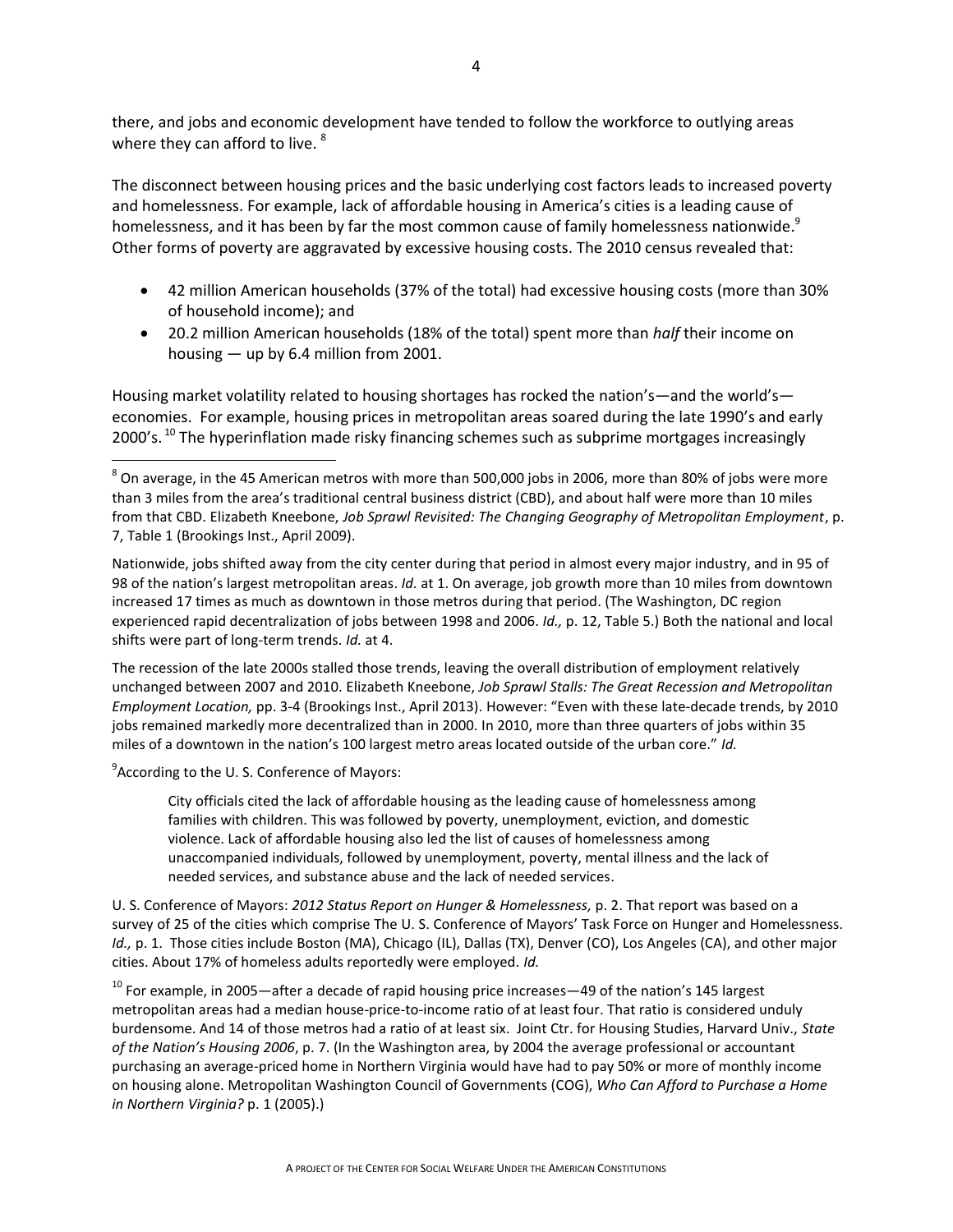common across America.<sup>11</sup> When the housing bubble burst in 2007-08, major Wall Street investment companies failed and a huge wave of foreclosures and bankruptcies followed. The United States and much of the world went through a Great Recession—from which they still are struggling to recover.

### **b. Housing shortages in Fairfax County**

l

Fairfax County has a long history of policies that prevent many low- and moderate-income people who work there from living there. Fairfax County was the first jurisdiction in America found by its state's highest court to be practicing illegal "exclusionary zoning" by name (1959).<sup>12</sup> (Exclusionary zoning has been defined as "land use control regulations which . . . tend to exclude persons of low or moderate income from the zoning municipality." $)^{13}$ 

In the 1970's, various additional zoning decisions by Fairfax County were invalidated as exclusionary by Virginia's highest court (its Supreme Court). In one case, that court stated that Fairfax's zoning policies had the effect, if not the intent, "to elevate the cost of building sites and housing and thus tend to exclude from portions of Fairfax County those persons who do not have the 'substantial means' to 'afford to move into the County.'" <sup>14</sup>

More recent County policies have had the same effect. A 2004 investigative report by the Washington Post found that:

The largest single housing-jobs gap in the region exists in Fairfax County, which spends \$7 million a year to bring in jobs. It's part of the county's objective of drawing 25 percent of its real estate taxes from commercial properties instead of homes. . . .

"We've been phenomenally successful at attracting jobs to this county," said Fairfax Board of Supervisors Chairman Gerald E. Connolly (D). "That creates a tax base to finance the kinds of services we want to have."<sup>15</sup>

Those rapid price increases actually are part of a longer-term trend. "According to the Federal Reserve Board, residential land costs have grown about 250 percent more quickly than inflation since 1975, although land costs do vary regionally and did fall during the recent recession." U. S. Dep't of Housing & Urban Development (HUD), *Evidence Matters: Preserving Affordable Rental Housing* (Summer 2013), posted at <http://www.huduser.org/portal/periodicals/em/summer13/highlight1.html#title> (citing Joseph B. Nichols, *et al., Commercial and Residential Land Prices Across the United States*, p. 21 (Federal Reserve Board, Washington, DC, 2010)).

 $11$  For example, the subprime share of new residential mortgages grew from 6% to 21% nationwide, between 1994 and 2004 and remained high through 2007. Joint Ctr. for Housing Studies, Harvard Univ., *State of the Nation's Housing 2008*, p. 4, Figure 4, available at [http://www.jchs.harvard.edu/publications/markets/son2008/index.htm.](http://www.jchs.harvard.edu/publications/markets/son2008/index.htm)

<sup>12</sup> *Board of Supervisors of Fairfax County v. Carper*, 200 Va. 653, 660, 107 S.E.2d 390, 395 (1959) (County Board's downzoning of western two-thirds of County to two-acre minimum lots per dwelling was invalid "exclusionary zoning.").

<sup>13</sup> *Suffolk Housing Services v. Town of Brookhaven*, 397 N.Y.S.2d 302, 306 (Sup. Ct. 1977) (citing 2 ANDERSON, AMERICAN LAW OF ZONING § 8.02 (2d ed.)), *aff'd as modified*, 405 N.Y.S.2d 302 (App. Div. 1978).

<sup>14</sup> *Board of Sup'rs of Fairfax County v. Williams*, 216 S.E.2d 33, 216 Va. 49, 60 (Va., 1975) (invalidating Fairfax County denial of residential rezoning application as arbitrary and capricious).

<sup>15</sup> Peter Whoriskey, *Space for Employers, Not for Homes*, Wash. Post, Aug. 4, 2004, p. A1, A8.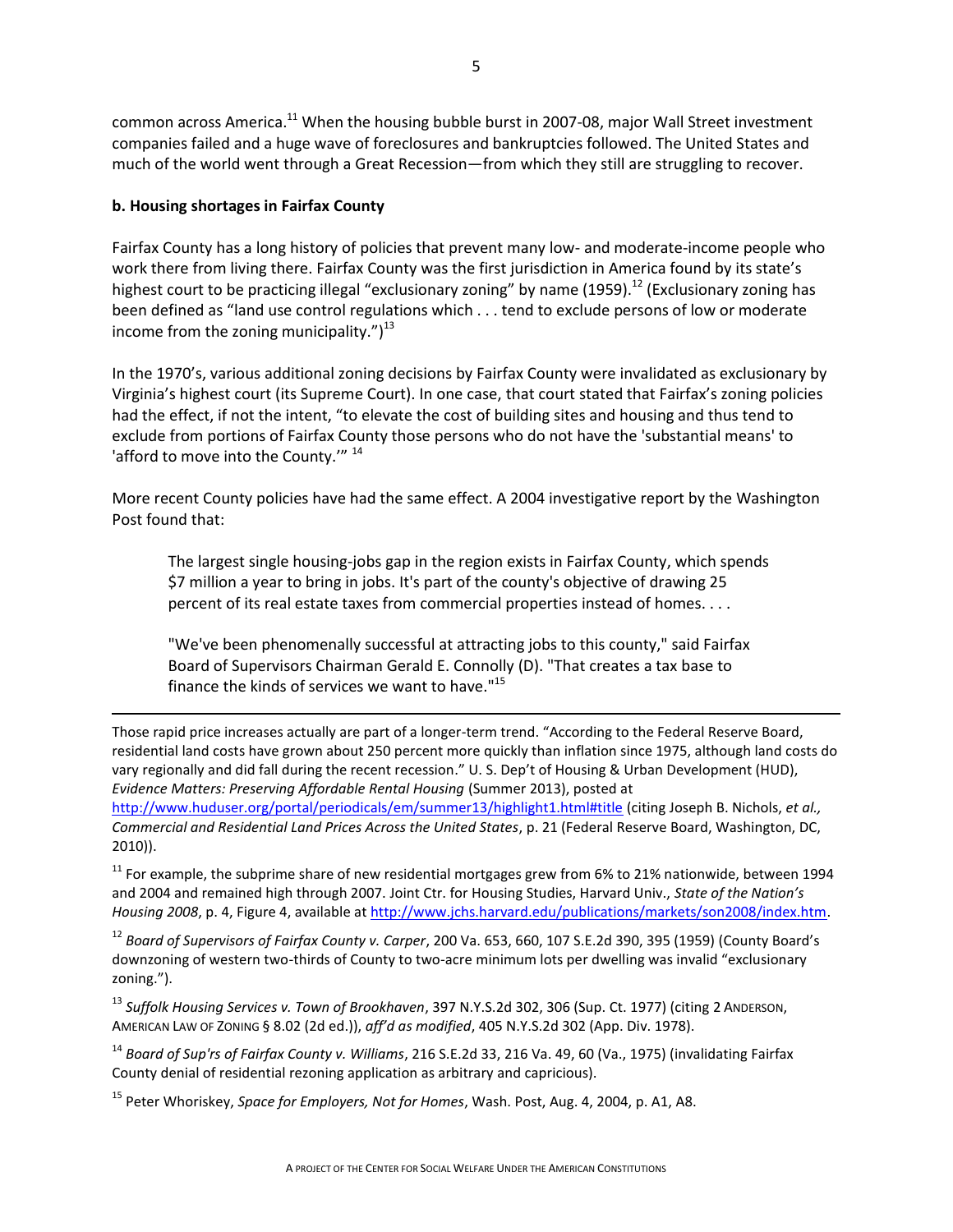The number of workers In Greater Fairfax County rose over 170 percent between 1980 and 2005, while the number of households rose only 75 percent, according to George Mason University's Center for Regional Analysis (hereinafter "GMU"). <sup>16</sup> The County's overall jobs-housing ratio rose during that period from 1.39:1—which already was out of balance, because about half of the workers who lived in the County worked elsewhere—to  $2.15:1.^{17}$ 

The County Report gives a much lower ratio (approximately 1.6:1),  $^{18}$  but its figures do not include all the cities and towns within the traditional boundaries of the County that do their own planning and zoning. Most of those cities and towns have predominantly commercial development.<sup>19</sup> GMU's figures include all those cities and towns and give a more accurate picture of the realities with which Fairfax County workers and residents must deal. GMU's expert analysis of housing issues is relied on by local jurisdictions throughout the Washington metropolitan area.

The 2.15:1 jobs-housing ratio in Greater Fairfax County meant that more than 200,000 of the 820,200 people who worked there in 2005 could not have lived there, even in theory.<sup>20</sup> And of course, roughly half of Fairfax County's working residents commuted to other jurisdictions.<sup>21</sup> As of 2008, Fairfax, Arlington and Loudoun Counties were "jobs rich" rather than jobs/housing balanced, according to the Virginia Secretary of Transportation. <sup>22</sup> Thus, although the County notes its increasing focus on mixeduse developments during the last 20 years, housing development in the County has fallen seriously behind and commute times have climbed during that period.<sup>23</sup>

<sup>18</sup> County Report at 7.

 $\overline{a}$ 

<sup>19</sup> For example, in Fairfax City in 2010, there were 8,680 housing units and 19,877 employees, according to the City's webpage "Demographics and Statistical Profile. " Thus, its jobs-housing ratio was 2.29:1. In the Town of Herndon in early 2008, there were 7,762 housing units and approximately 25,260 workers. Town of Herndon 2030 Comprehensive Plan, p. II-3 (August 12, 2008). Thus, the Town's jobs-housing ratio was 3.25.

<sup>20</sup> GMU, *Issues Fairfax 2030: More Jobs Than People,* pp. 6-7 (April 26, 2007) (roughly 820,200 people worked in Fairfax County in 2005, and there were roughly 382,100 households there then). Because the average number of workers per household in the area in 2005 was 1.6, only about 611,400 workers were housed in the County in 2005.

<sup>21</sup> As of 2011, at least 48% of Fairfax County's working residents worked elsewhere. Fairfax County, *Economic and Demographic Information,* posted at:<http://www.fairfaxcounty.gov/demogrph/gendemo.htm> (last accessed September 8, 2013).

<sup>22</sup> Virginia Sec'y of Transportation, *Transportation Performance Report*, p. 2 (2009).

<sup>16</sup> GMU, *Issues Fairfax 2030: More Jobs Than People,* pp. 6-7 (April 26, 2007). In 1980, the County's jobs-housing ratio was 1.39:1. Given the great number of Fairfax County residents who worked elsewhere (such as Washington, DC), the 1.39:1 jobs-housing ratio hardly gave it enough housing for those who worked in the County, even in 1980.

<sup>17</sup> GMU, *Issues Fairfax 2030: More Jobs Than People*, pp. 6-7 (April 26, 2007). GMU's figures include the independent cities of Fairfax and Falls Church, as well as towns within the County that do their own planning and zoning. *See, e.g.,* GMU, *Housing the Region's Future Workforce*, p.26 n. 1 (Oct. 25, 2011).

 $^{23}$  For example, the County Report states (at p. B-2) that "the issues of concentrating employment locations, reducing commute time, and encouraging mixed-use development have been part of the county's planning objectives for over 20 years." Also, throughout the report the County gives examples of policies Fairfax County has adopted recently that can help improve jobs-housing ratios. It points to its plan to transform Tysons Corner as a "remarkable achievement." However, the County still lags in housing policy compared to the other suburbs nearest to Washington, DC (Arlington County and Alexandria City, and Montgomery and Prince George's Counties).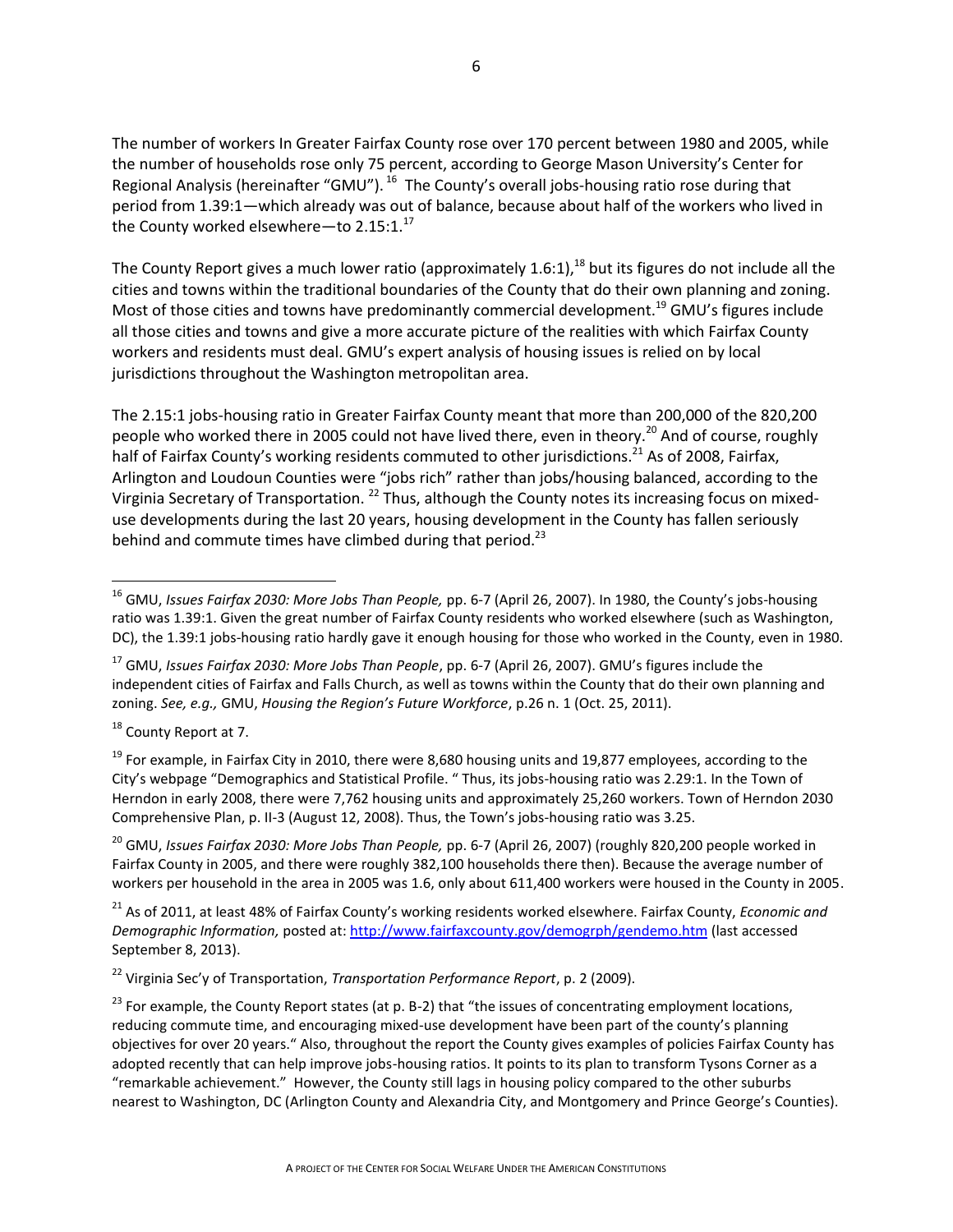Looking ahead, Fairfax County likely will surpass the District of Columbia soon in total jobs (it rivaled the District as the region's biggest business district by 2007).<sup>24</sup> The County Report anticipates an increase of nearly 200,000 jobs in Fairfax County between 2007 and 2025--a 29 percent rise.<sup>25</sup>

#### **c. Housing shortages elsewhere in Washington, DC, region**

Similar exclusionary practices are in effect in other localities around the DC region. A 2004 *Washington Post* investigative report found: "Attracting workers -- but not the homes for all of them to live in -- is not official policy just in Clarksburg and Montgomery County; it has increasingly become the practice across the region." 26

Local governments believe this makes financial sense because workplaces pay more taxes and use fewer government services than homeowners do. And governments maintain this imbalance through zoning and other development controls.<sup>27</sup>

"But by creating housing shortages, the policies push developers, home buyers and renters farther and farther away to find available land and more reasonably priced houses."<sup>28</sup>

This migration, in turn, produces longer commutes to work, more road congestion and the destruction of remote natural habitats, planners say. The extra auto travel contributes to other troubles, including air pollution and the "dead zones" in the Chesapeake Bay. And, most of all, sprawl.<sup>29</sup>

"It's a vicious cycle," according to John McClain, a senior fellow at the Center for Regional Analysis at George Mason University. "Every county, it seems, is trying to load up on jobs but not houses."<sup>30</sup>

Even aside from the effects on sprawl and housing prices, critics blame such policies in Fairfax and Montgomery for, in effect, shifting the burdens of providing housing to neighboring jurisdictions. Some planners call this a "beggar thy neighbor" approach. Its use by the region's most affluent counties strikes some as particularly galling.<sup>31</sup>

<sup>27</sup> *Id.*

 $\overline{\phantom{a}}$ 

 $28$  Id.

<sup>29</sup> *Id.*

<sup>30</sup> *Id.* at 9.

 $31$  *Id.* 

<sup>&</sup>lt;sup>24</sup> Lisa A. Fowler, PhD, and John McClain, AICP, Linking Job Growth and Housing: Forecasts of the Demand for Workforce Housing in Fairfax County, p. 1 (June 25, 2008).

<sup>25</sup> County Report at pp. E-12, E-13, citing Lisa Fowler & John McClain, *Need for Affordable/Workforce Housing in Fairfax County*, Fall 2007.

<sup>26</sup> Peter Whoriskey, *Space for Employers, Not for Homes*, Wash. Post, Aug. 4, 2004, p. A1, A8.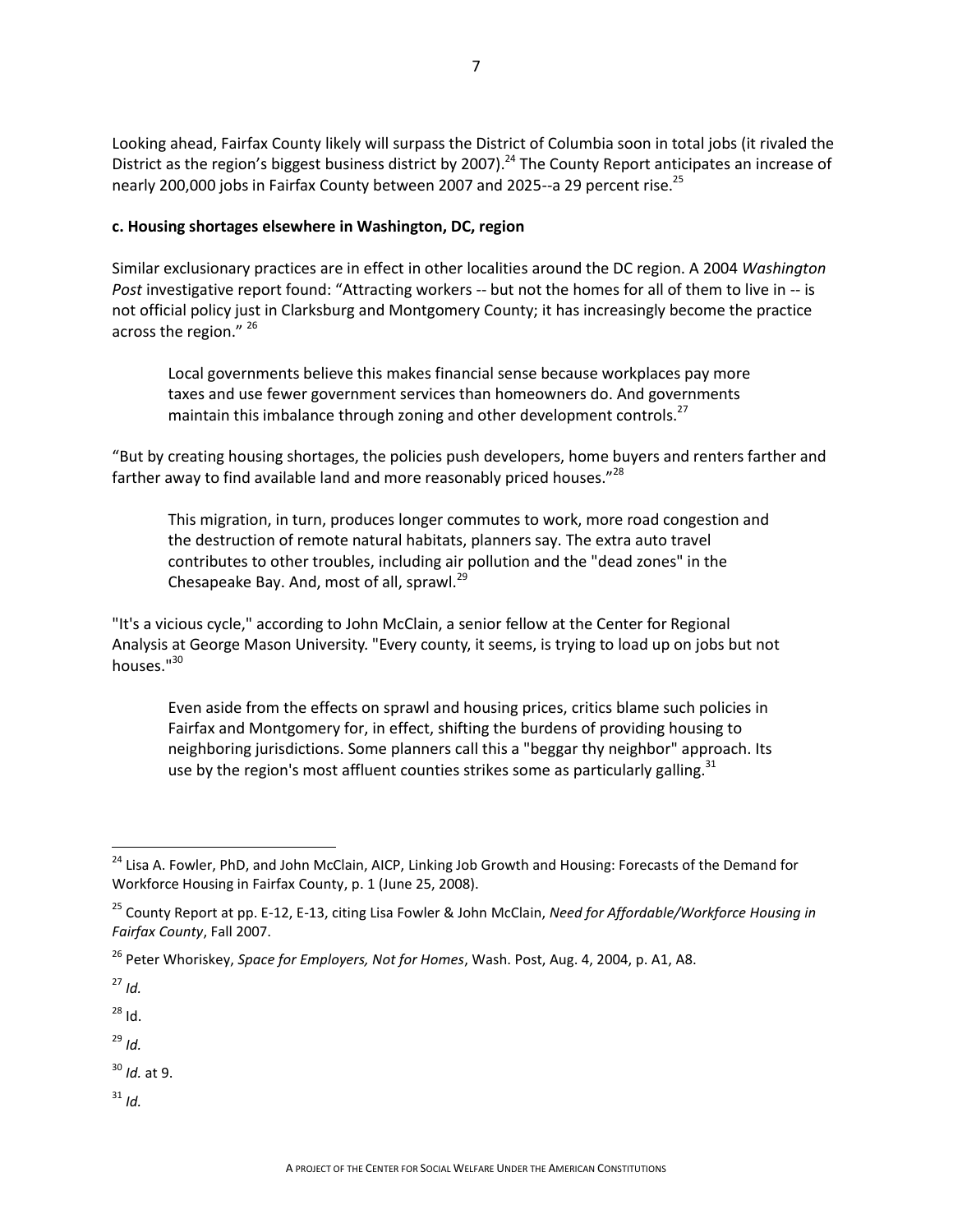About half of all renters in the Washington, DC, region were "housing cost burdened" in 2010—meaning that they spent at least 30 percent of their household income on housing costs. About 83 percent of renters with household incomes below \$50,000 were in that category. As mentioned, most renters are in the low- and moderate-income categories. Also, nearly one-third of the region's homeowners spent more than 30 percent of their incomes on their mortgages.<sup>32</sup>

GMU reached the following conclusions about Washington area housing needs in its major 2011 analysis:

- 1. Local jurisdictions are planning for an insufficient amount of housing to accommodate future workers.
- 2. More housing is needed closer to jobs, in existing and growing regional employment centers.
- 3. There is a need for more multi-family housing and smaller, more affordable owner and renter homes in the region.
- 4. A lack of a sufficient supply of housing contributes to worsening traffic and quality of life and threatens our region's economic vitality. $^{33}$

To accommodate all the future workers in the Washington region, without increasing the already huge number of workers who must commute from one jurisdiction to another, area jurisdictions need to add a combined total of more than 730,000 net new housing units between 2010 and 2030. However, the region is on pace to produce about 28 percent less than that. $34$ 

### **d. Wasted commuter time and fuel, and environmental degradation, due to jobs-housing imbalances**

Among the other effects of housing shortages near employment hubs is unnecessary traffic congestion due to long-distance commuting.<sup>35</sup> The Washington region perennially has some of the nation's most congested roadways and commuting times. The average commuter in the Washington region spent 67 extra hours commuting due to unnecessary traffic congestion in 2011—highest in the nation among the largest 15 urban areas, and much higher than the average for those areas (52 hours).  $^{36}$ 

 $\overline{\phantom{a}}$ 

<sup>32</sup> Lisa Sturtevant, Ph.D., and Agnès Artemel, *DC area incomes fall behind skyrocketing housing costs,* Greater Greater Washington (October 4, 2012).

<sup>33</sup> GMU, *Housing the Region's Future Workforce*, p. 3 (Oct. 25, 2011).

<sup>34</sup> GMU, *Housing the Region's Future Workforce*, p.2. At the rate of about 28,600 residential building permits annually (the average for 1992-2011), the region would produce about 572,000 units between 2010 and 2030 about 28% less than the forecast need of 731,457 units. (During 2008-2011, only about 14,000 housing permits were issued annually, region-wide. *Id.,* p. 13, Fig. 4.)

GMU gives a lower forecast of 348,282 new units needed, if the new jobs have the same in-commuting rates as current jobs. But GMU notes: "This low estimate implies that a half a million new workers will commute to their jobs from places outside the region, creating unsustainable levels of traffic congestion over the next two decades." *Id.* 

<sup>35</sup> *E.g.,* Texas Transportation Institute, *Urban Mobility Report 2012 ("UMR 2012")*, p. 54, Table 9 (congestion trends for auto commuters, 1982 to 2011), available at:

[http://d2dtl5nnlpfr0r.cloudfront.net/tti.tamu.edu/documents/ums/congestion-data/national/national-table9.pdf.](http://d2dtl5nnlpfr0r.cloudfront.net/tti.tamu.edu/documents/ums/congestion-data/national/national-table9.pdf)

<sup>36</sup> *UMR 2012,* p. 54, Table 9.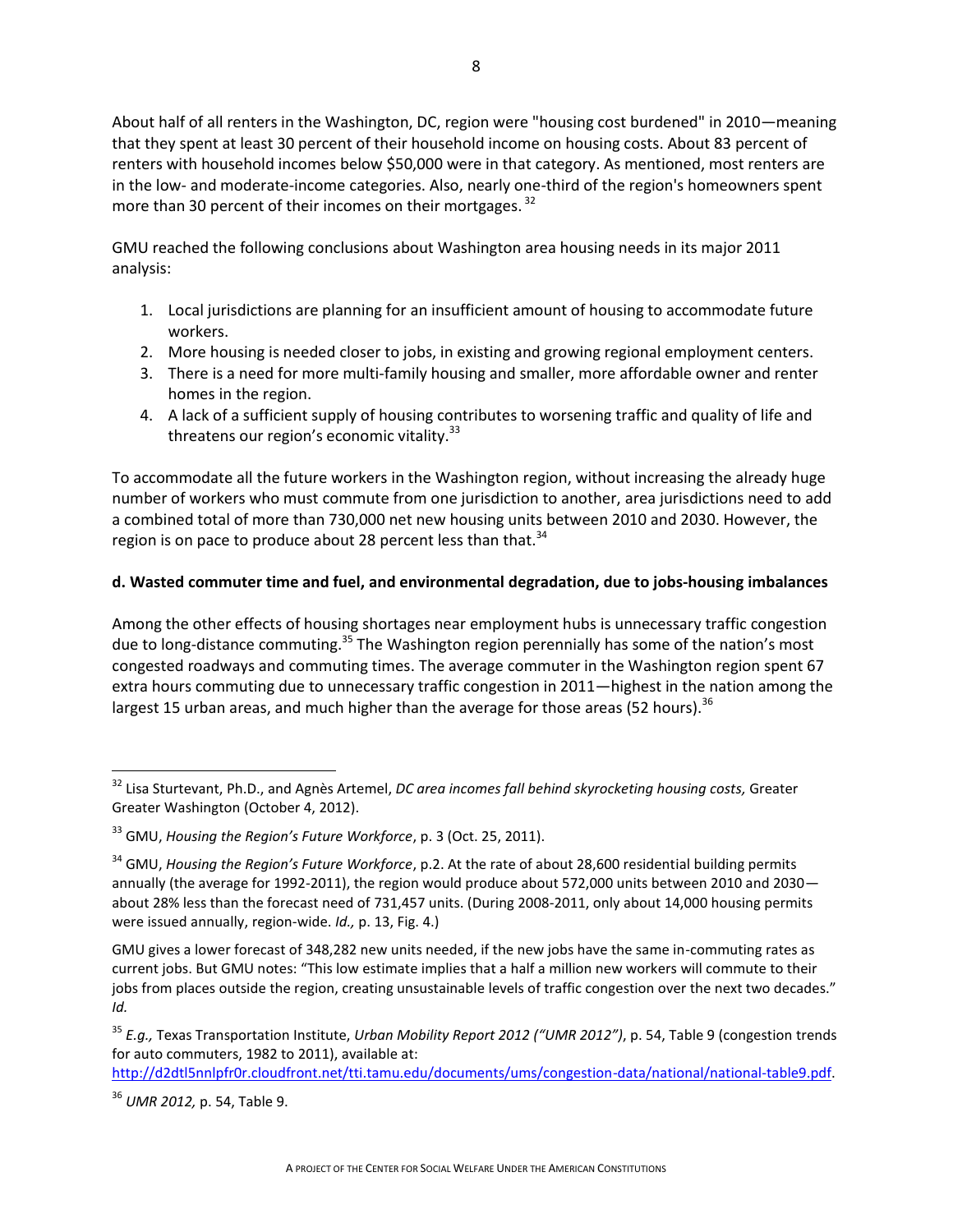Nationwide, the costs of urban congestion for 2011—in terms of extra worker time spent commuting, and extra fuel consumption—have been estimated to be \$121 billion. That figure is five times the comparable costs for 1982 (adjusted for inflation). <sup>37</sup>

As to effects on the environment, scientists have concluded that it is very likely that greenhouse gas emissions due to increased traffic have contributed to global climate change.<sup>38</sup> Among those emissions is nitrogen oxide, which creates acid rain.<sup>39</sup> Fairfax County ranked last (132<sup>nd</sup>) among Virginia jurisdictions in air quality, in surveys released in 2010 and 2011, because of its traffic pollution. <sup>40</sup>

Also, as "more land has been paved over to make way for development, leaving less green space to absorb rainwater and chemical runoff, soil erosion and water pollution have also increased."<sup>41</sup> And most experts recognize sprawling development "as the primary factor in the destruction of natural habitats and wildlife and reductions in the abundance and diversity of bird species." $42$ 

## **2. WHAT JOBS-HOUSING BALANCE IS—AND IS NOT**

An extensive advisory report published in 2003 by the American Planning Association, *Jobs-Housing Balance* ("APA Report") describes that concept as "a planning tool that local governments can use to achieve a roughly equal number of jobs and housing units (or households) in a jurisdiction." <sup>43</sup> The County quotes from the APA Report and notes that the "academic studies reviewed in the report found

 $\overline{a}$ 

<sup>39</sup> Jeremy R. Meredith, *Sprawl and the New Urbanist Solution*, 89 Va. L. Rev. 447, 447 (2003) (referencing Craig N. Oren, Getting Commuters Out of Their Cars: What Went Wrong?, 17 Stan. Envtl. L.J. 141, 151-57 (1998)).

<sup>40</sup> Lena H. Sun, *Washington area counties reflect health disparities*, Wash. Post, March 30, 2011 (even though the County has the highest overall health rating of any county in Virginia). The surveys were by County Health Rankings & Roadmaps—a collaboration between the Robert Wood Johnson Foundation and the University of Wisconsin Population Health Institute.

41 Michael M. Maya, *Transportation Planning and the Prevention of Urban Sprawl*, 83 N.Y.U. L. Rev. 879, 884 (2008). Ultimately, suburban development consumes agricultural land and green spaces. *See also generally* Nicole Stelle Garnett, *Trouble Preserving Paradise?*, 87 Cornell L. Rev. 158, 161 (2001) (referencing Robert W. Burchell & Naveed A. Shad, *The Evolution of the Sprawl Debate in the United States*, 5 Hastings W.-Nw. J. Envtl. L. & Pol'y 137, 141 (1999) ("Another of sprawl's distinguishing traits is its consumption of exurban agricultural and other frail lands in abundance, since these are the types of land found at the periphery of development").

42 Jeremy R. Meredith, *Sprawl and the New Urbanist Solution*, 89 Va. L. Rev. 447, 447 (2003) (referencing Bradley C. Karkkainen, *Biodiversity and Land*, 83 Cornell L. Rev. 1, 7 & n.24 (1997)).

<sup>43</sup> County Report at ii, 1, quoting APA Advisory Service Report No. 516, *Jobs-Housing Balance*, p. 4 (2003), posted at:<http://www.planning.org/pas/reports/subscribers/pdf/PAS516.pdf> ("APA Report" or "Weitz").

<sup>37</sup> *UMR 2012* at 5.

<sup>38</sup> Michael M. Maya, *Transportation Planning and the Prevention of Urban Sprawl*, 83 N.Y.U. L. Rev. 879, 884 (2008); *see also* Intergovernmental Panel on Climate Change, Climate Change 2007: Synthesis Report 5 (2007), available a[t http://www.ipcc.ch/pdf/assessment-report/ar4/syr/ar4\\_syr\\_spm.pdf.](http://www.ipcc.ch/pdf/assessment-report/ar4/syr/ar4_syr_spm.pdf) In 2011 there were "56 billion pounds of additional carbon dioxide (CO2) greenhouse gas released into the atmosphere during urban congested conditions (equivalent to the liftoff weight of over 12,400 Space Shuttles with all fuel tanks full)."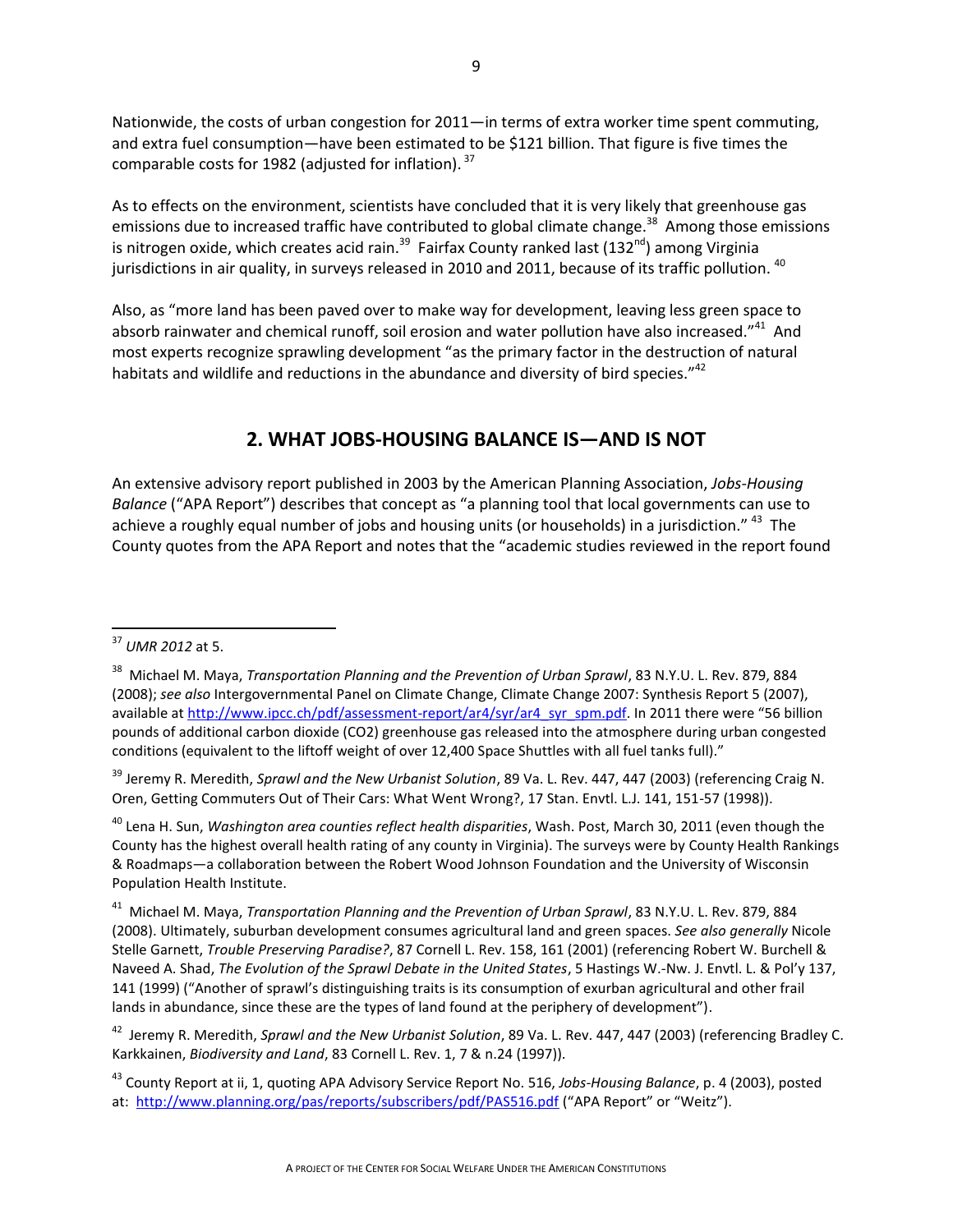that acceptable ranges of jobs-housing ratios were between 1.3:1 to 1.7:1."  $44$  The APA Report also states:

The notion of balancing jobs and housing goes well beyond trying to attain numerical equality. Ideally, the jobs available in a community should match the labor force skills, and housing should be available at prices, sizes, and locations suited to workers who wish to live in the area.  $45$ 

### **What jobs-housing balance is not**

Sometimes local officials and others describe developments as "balanced" even where they actually are quite *unbalanced* between residential and nonresidential components.

### **i. "Balanced" square footage**

Areas with roughly equal amounts of residential and nonresidential square footage are described at times as "balanced." However, it generally takes much more square footage to house workers (and their families) than to provide offices or other workplaces for them.

Equal square footage results in four or more office jobs for every housing unit.<sup>46</sup> Office development is the predominant form of commercial development in Fairfax County and the Washington region. Other job categories average somewhat more square footage per worker than office development, but they still involve multiple workers compared to the same amount of residential square footage. <sup>47</sup>

 $45$  County Report at 1-2, quoting APA Report, p. 4. The County notes that a mismatch in the types of jobs vs. the types of housing available for the workforce in an area—known as a qualitative imbalance—heightens congestion and housing issues. However, the County appears to consider all four "typologies" of jobs/housing imbalance discussed in the APA report as fundamentally qualitative. (County Report, p. D-3, italics added))

That interpretation would seriously understate the significance of the APA report. The typologies APA discusses emphasize overall housing shortages and surpluses in a community—that is, *quantitative* imbalances. APA Report at 5-6. Fairfax County employment hubs generally have Type 1 *quantitative* imbalances ("the area is job-rich and needs more housing for low-wage workers"). *Id.* at 5. A Type 1 imbalance is "probably most likely to occur in suburban job centers. The provision of affordable housing within or close to the job center is needed to address this imbalance." *Id.*

<sup>46</sup> The County continues to estimate the average square footage per office worker for future development along Metrorail's Silver Line to be 300 sf/worker. For new residential development there, the County estimates an average square footage of 1,200. *E.g.,* DPZ, *Development potentials for jobs and housing,* posted at: [http://www.fairfaxcounty.gov/dpz/projects/reston/steering\\_sub-committee/06-07-](http://www.fairfaxcounty.gov/dpz/projects/reston/steering_sub-committee/06-07-2011_devpotential_jobshousing.pdf) 2011 devpotential jobshousing.pdf ("DPZ June 1, 2011")

However, others have given much lower estimates of office space per worker. Montgomery County, MD, uses an estimated 250 sf/worker The Town of Herndon also uses the 250 sf/office worker estimate for its Metrorail area planning. There are indications that square footage per office worker recently has been much reduced—to about 200 sf/worker or less. *E.g.,* Reston Citizens Ass'n (RCA) letter to Sharon Bulova, Chairman, Fairfax County Board of Supervisors (July 9, 2013), posted at: [http://www.fairfaxcounty.gov/dpz/projects/reston/communitydocs/07-09-](http://www.fairfaxcounty.gov/dpz/projects/reston/communitydocs/07-09-2013_reply_to_chairman_bulova_re_ospw.pdf) 2013 reply to chairman bulova re ospw.pdf.

<sup>47</sup> The County has been using 450 sf/worker for retail and industrial development, 750 sf/worker for hotel development, and 300 sf/worker for institutional development, with 1,200 sf/unit for residential development.

 $\overline{a}$ <sup>44</sup> County Report at ii, 3, citing APA Report.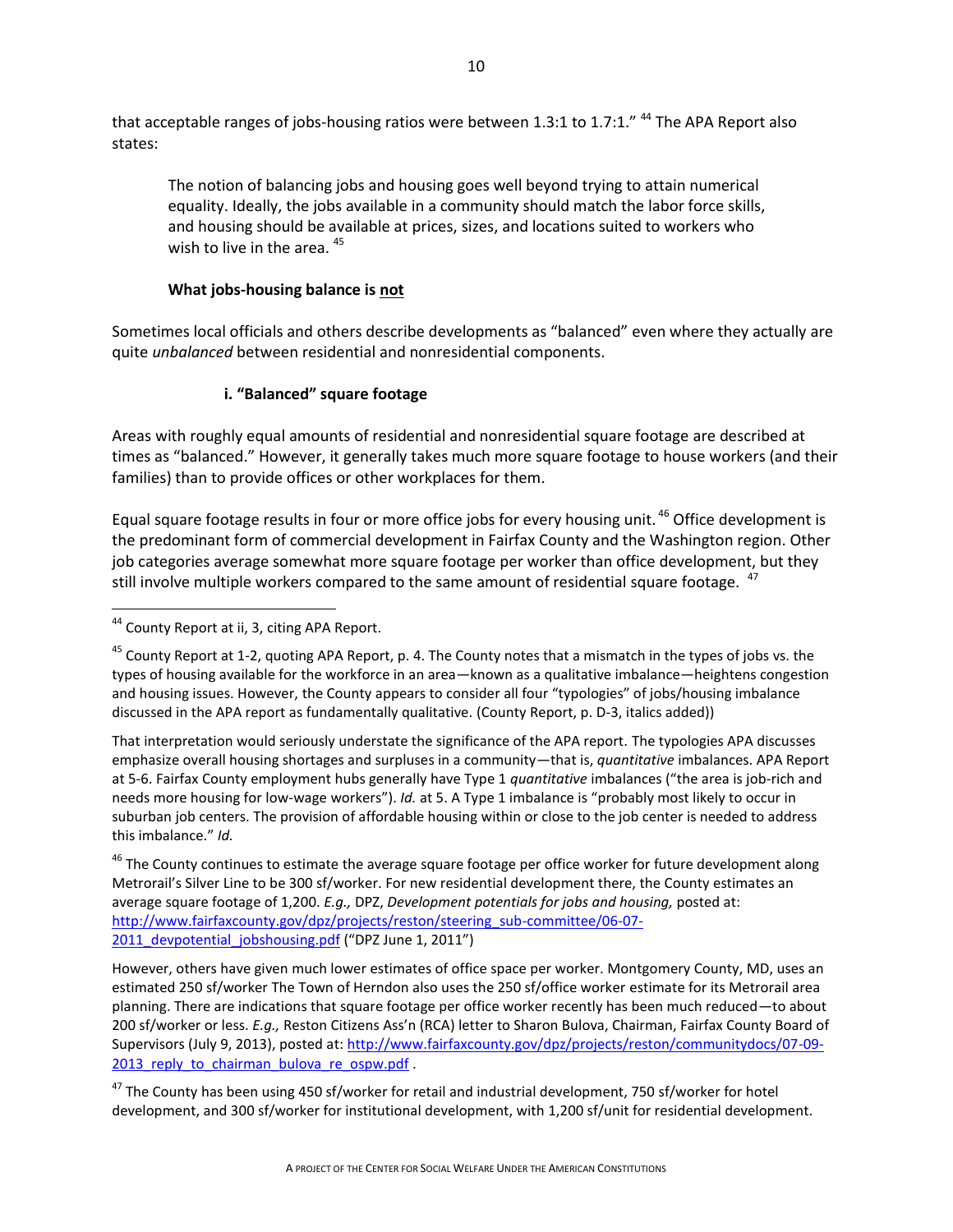So, "balance" between residential and non-residential development generally means much more square footage for residential than for non-residential development. "Predominantly residential" development contains more than one housing unit for approximately every 1.5 jobs in the community. Development that contains more than approximately 1.5 jobs per housing unit is "predominantly commercial."  $^{48}$ 

#### **ii. "Balanced" in a different context**

 $\overline{a}$ 

The term "balance" is used in different land use contexts which should not be confused with jobshousing balance. For example ( as discussed more fully below, pp. 17-18), the Center for Transit-Oriented Development (CTOD) uses the term "balanced" to describe a transit-oriented development (TOD) in which there is a roughly equal number of workers and total residents. That is a quite different concept from jobs-housing balance and should not be confused with it. CTOD does not attempt to define jobs-housing balance.

### **iii. Housing supply "balanced" with low "market demand" in job-rich area**

Sometimes people speak of "balancing" housing supply with low "market demand" for housing near an employment hub. But the reason for that low "demand" generally is the unduly high cost of housing near those jobs, due to inadequate housing supply. And that inadequate supply usually is the result of the local government's planning and zoning decisions.<sup>49</sup> Thus, "balancing" housing supply with low housing "demand" in such a community does not create jobs-housing balance.

Montgomery County has been using 400 sf/worker for retail, 450 sf/worker for Industrial, 670 sf/worker for hotel, and 500 sf/worker for other commercial development, with 1,250 sf/ unit for residential. The Town of Herndon has been using uses the following conversion rates for its Metrorail area planning: 500 sf/worker for retail; 625 sf per worker for hotel, and 1,200 sf/housing unit.

<sup>48</sup> In the Washington area the average number of workers per household was about 1.6 before the recent recession —doubtless due in large part to the high cost of housing.

<sup>49</sup> As mentioned, leading housing economists have concluded that the primary reason for high housing costs in major metropolitan areas is excessive "government regulation as opposed to fundamental geographic limitations." Edward L. Glaeser, *et al., Why have housing prices gone up?* NBER Working Paper 11129, pp. 8-9 (2009).

Houston, Texas, illustrates the crucial role that zoning and related planning decisions play in housing prices. One of the largest metropolitan areas in the United States, Houston has been growing rapidly. Yet, Houston's housing prices historically have been well below those in other thriving, major metropolitan areas. *See, e.g.,* Edward L. Glaeser and Joseph Gyourko, *The Impact of Building Restrictions on Housing Affordability*, p. 30, Table 4 (FRBNY Economic Policy Review, June 2003) ("Glaeser and Gyourko 2003"), posted at:

<http://www.ny.frb.org/research/epr/03v09n2/0306glae.pdf> (average ("mean") house price in Houston in 1999, for an lower-quality, one-story house meeting building code requirements,, with no basement, was \$108,463—lowest among the 26 major cities studied, except for the slower-growing cities of Tampa and Pittsburgh; by contrast, average house prices in other, representative metros in same year for comparable houses were: Atlanta, \$150,027; Baltimore, \$152,813; Boston, \$250,897, Chicago, \$184,249; Minneapolis, \$149,267; Dallas, \$117,805; Los Angeles, \$254,221; and San Francisco, \$461,209. )

The key difference between Houston and other major, metropolitan job markets is that Houston is the only one that does not engage in zoning or comprehensive government planning for land uses. That fact does not require the conclusion that government regulations inevitably will stifle housing affordability. However, the government role in restricting housing opportunities in job-rich areas tends to be excessive and needs to be corrected.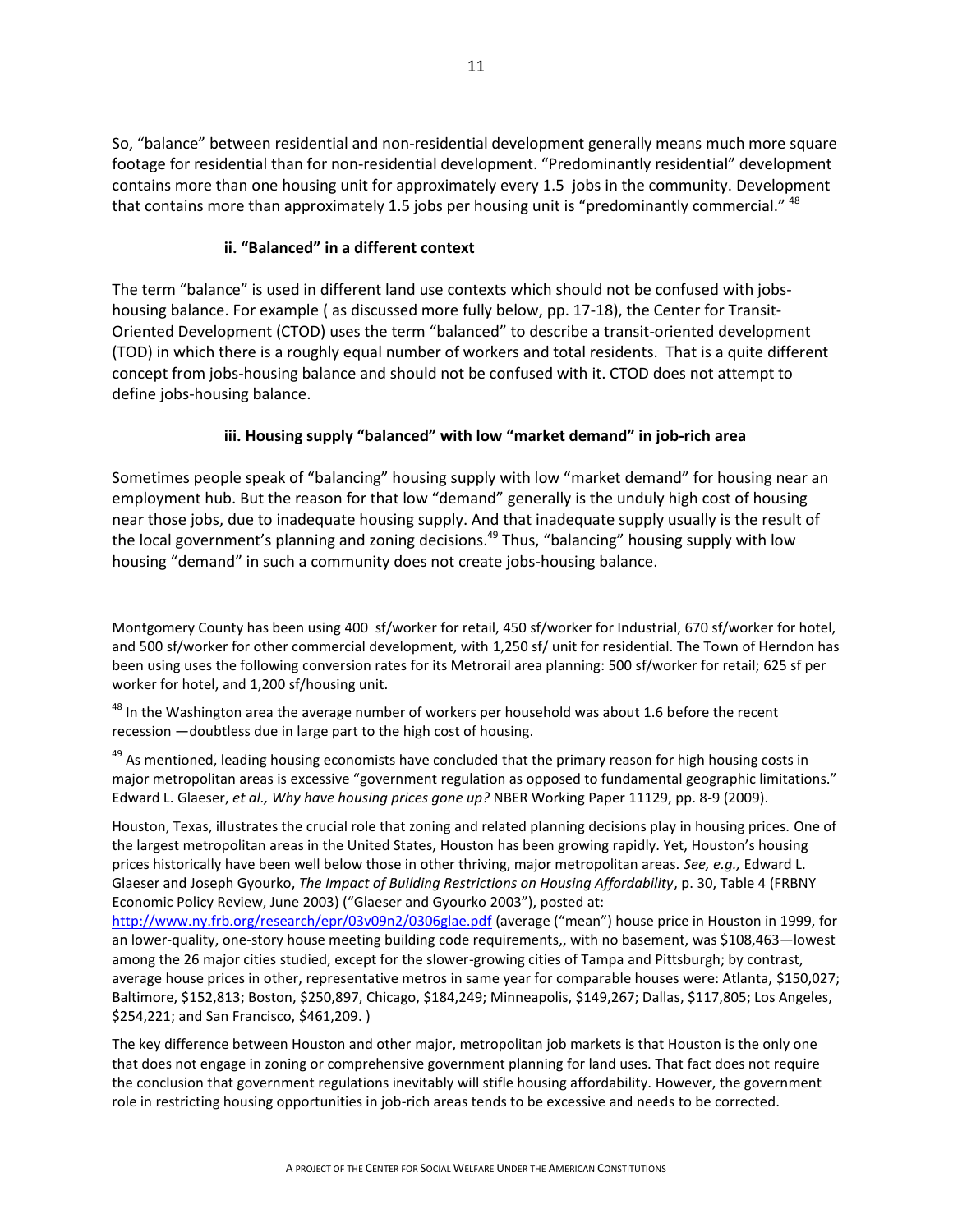#### **iv. "Better balanced"—referring to jobs-housing ratios that are not actually balanced**

Sometimes the term "better balanced" is used to describe a jobs-housing ratio that is better than another—even though neither ratio is balanced. <sup>50</sup> A pertinent definition of "balance" in this context is "stability produced by even distribution of weight . . ." or "equipoise between contrasting, opposing, or interacting elements."<sup>51</sup>

Although jobs-housing balance is an imprecise estimate, it should be determined by whether or not a particular mix of jobs and housing achieves certain goals, such as minimizing to the extent feasible:

- the commuting time and fuel required for people to get between home and work; and
- the cost of housing in a healthy job market.

If the jobs-housing ratio in a community does not achieve those goals, that ratio cannot be considered "balanced." Jobs-housing balance is not as flexible and subjective a concept as, say, aesthetic balance.

# **3. COUNTY'S RECOGNITION OF NEED FOR BETTER JOBS-HOUSING RATIOS**

The County Report confirms many of the points we have made above. It recognizes that in order to handle Fairfax County's prodigious job growth, "the County will need to make a concerted effort to meet housing demand from the entire spectrum of the labor force, to include affordable housing. "<sup>52</sup>

The [County's] past growth contributed to an escalation in housing prices and put a severe strain on the transportation infrastructure. This in turn has increased congestion not only in the county but in the region as a whole. . . . [O]ther metropolitan areas and jurisdictions across the country, large or small, also need to address the jobs-housing issue, especially as the current economy recovers. <sup>53</sup>

The County also reaffirms statements in its Comprehensive Plan (CP), such as:

Opportunities should be available to all who live or work in Fairfax County to purchase or rent safe, decent, affordable housing within their means. Affordable housing should

l

 $^{50}$  For example, the County's report states: "A local government's comprehensive plan should address the jobshousing balance, and new or revised zoning ordinances should be adopted to permit higher density development in order to provide a *greater balance* in jobs and housing." (County Report at p. E-1 (emphasis added)) But the implication that housing within Fairfax County is already somehow "balanced" with jobs and commercial growth is unjustified.

<sup>51</sup> Merriam-Webster Unabridged Dictionary, available at: [http://www.merriam-webster.com/.](http://www.merriam-webster.com/)

<sup>52</sup> County Report, pp. E-12, E-13, citing Lisa Fowler & John McClain, *Need for Affordable/Workforce Housing in Fairfax County*, (GMU CRA, Fall 2007)

 $53$  County Report, pp. B-1 & -2.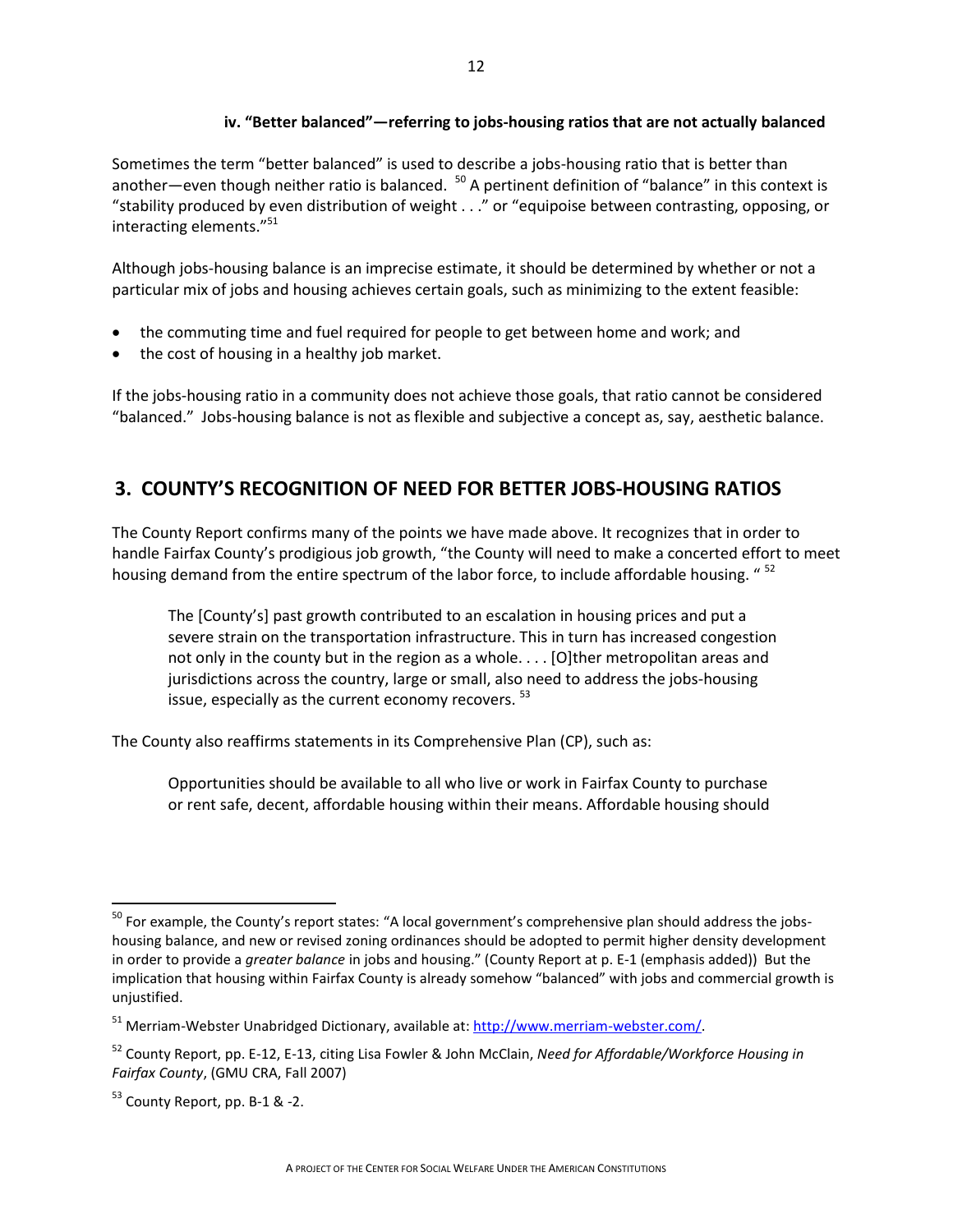be located as close as possible to employment opportunities… It should be a vital element in high density and mixed-use development projects...<sup>54</sup>

Further, the County quotes GMU's warning that:

In recent years, firms have relocated or expanded outside of Fairfax County, and households, particularly with families and children, have moved elsewhere in response to the high cost of living. If Fairfax County is not able to meet the demand for affordable housing for its workforce, its economic vitality will be undermined and it will lose its economic leadership in the region.<sup>55</sup>

The County also notes that "as a jurisdiction or region achieves a more balanced jobs-housing ratio, the price of housing tends to moderate. As a result of these efforts, people are given the opportunity to live closer to where they work, increasing the sustainability of a community." <sup>56</sup>

The County's report also contains a useful discussion of the causes of, and solutions to, jobs-housing imbalance. It notes that the causes include:

- Mismatch in quantity of jobs vs. housing available;
- High housing prices;

 $\overline{\phantom{a}}$ 

- Job growth with lack of zoned capacity of land for sufficient residential growth;
- Outdated zoning restrictions;
- Jurisdictions not addressing their own jobs/housing imbalance; and
- $\bullet$  Jurisdictions not considering regional transportation needs.<sup>57</sup>

<sup>56</sup> County Report, p. E-4. The County specifically mentions the Washington Research Council's finding that in subareas of King County (Seattle area) "where an increase in the jobs-housing balance was accomplished, it actually moderated the price of housing in the South County area. Conversely, where the jobs-housing balance decreased, it more steeply increased the price of housing in the Westside and Eastside sections of the county." County Report, pp. E-4, E-5, citing APA Report at p. 11.

<sup>57</sup> County Report, pp. D-1 to D-8. The report notes other causes of jobs/housing imbalances, including sudden changes in a local job picture, the lag time to build housing, and voluntary decisions by some workers not to live close to their jobs, for strictly personal reasons. It also notes that even where a community has a balanced jobs/housing ratio, most people who live in that community may not work there, and most people who work there may not live there. (*Id.,* pp. D-5 and -6)

However, those facts do not negate the need to cure the problems of mismatch, high housing prices, inadequate residential zoning capacity and outdated zoning restrictions, which are primary causes of long-term housing affordability problems.

State and local regulations are among the principal culprits behind the nation's persistent affordability problems. By limiting the land available for and density of new development, as well as imposing impact fees and subdivision requirements that raise production costs, state and local governments make it difficult to build affordable housing.

<sup>54</sup> County Report, p. E-2 quoting DPZ, *Comprehensive Plan for Fairfax County*, Policy Plan, Preface, 2011, pp. 2-3, 13-14.

<sup>&</sup>lt;sup>55</sup> County Report, p. E-2, quoting Lisa Fowler and John McClain, Linking Job Growth and Housing: Forecasts of the Demand for Workforce Housing in Fairfax County, p. 1 (GMU CRA, Fall 2007).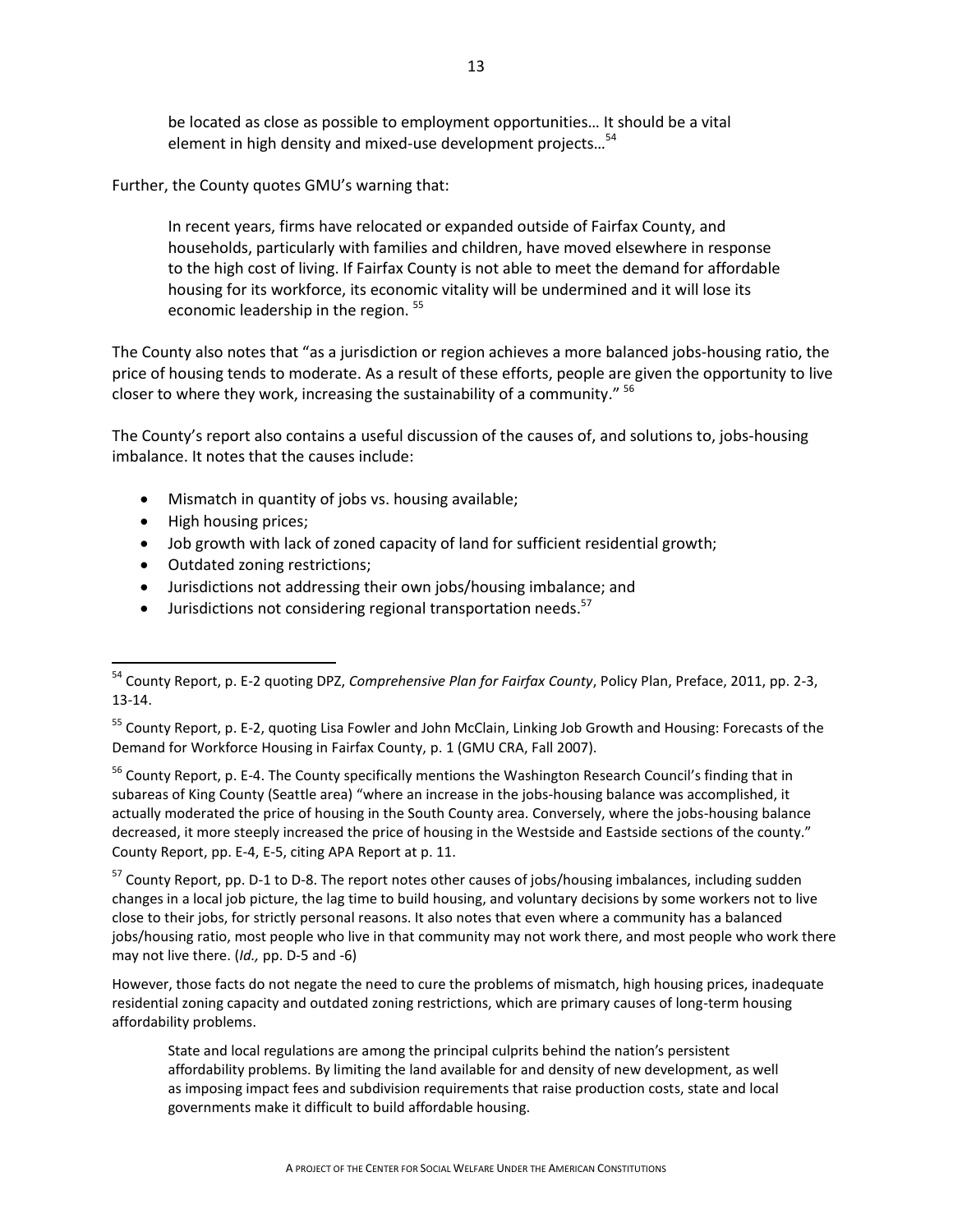All those factors usually lead to unduly high housing costs and insufficient housing supply. They have been major issues in Fairfax County for a long time. Solutions to jobs-housing imbalance include:

- Adequate land development and zoning policy;
- Mixed-use development;

 $\overline{a}$ 

- Affordable housing programs; and
- **•** Density bonuses, incentives and flexibility in land development.  $58$

Fairfax County has created a number of affordable housing programs.<sup>59</sup> However, the County does not claim that those programs will solve the overall problem—and they won't. They are designed and funded only to offset a small part of the problem.

The County's substantial efforts at transparency—reflected in its lengthy, published report, its acknowledgement of the need for improvement in jobs-housing ratios, and its extensive website resources—are laudable. However, the County's bottom-line policy conclusion that there should continue to be predominantly nonresidential development in the County's major growth areas would undermine affordable housing efforts—as further discussed below.

Joint Ctr. for Housing Studies, Harvard Univ., *State of the Nation's Housing 2007*, p. 28, *available at* [http://www.jchs.harvard.edu/publications/markets/son2007/index.htm.](http://www.jchs.harvard.edu/publications/markets/son2007/index.htm) Over time, more people who work in a particular community predictably will move there, and more people who work elsewhere will move nearer their jobs—if sufficient opportunities are available.

<sup>58</sup> "In addition, local governments can revise other zoning policies to encourage opportunities to locate jobs near housing and to spur more residential development." (County Report, p. E-1). Those remedies include:

- Revising home occupation regulations to allow people to work at home, to telework, or to allow rental units within the home.
- Streamlining review processes or simplifying the acquisition of permits for residential development.
- Revising planning and zoning policies to encourage housing, including affordable housing, in employment centers. (*Id.*)

<sup>59</sup> County Report, pp. E-3 to E-6. Those measures include:

- Language in the CP seeking to ensure that redevelopment of existing neighborhoods provides affordable dwelling units or a contribution to the Fairfax County Housing Trust Fund, equal, at a minimum, to the replacement value of all affordable units displaced;
- An Affordable Dwelling Unit (ADU) program, created in 1990;
- A Workforce Dwelling Unit (WDU) program, which began in 2007;
- The Comprehensive Plan guidance for Tysons provides that projects with a residential component should provide 20% affordable and workforce dwelling units; and
- A "linkage policy" that requires large employers to provide housing for a certain percentage of the new workforce being added, aimed at low to moderate income levels (the new Tysons Plan provides for nonresidential development to contribute \$3 per square foot for affordable and workforce housing. *Id.*, and *Area II, Tysons Corner Urban Center*, p. 35.)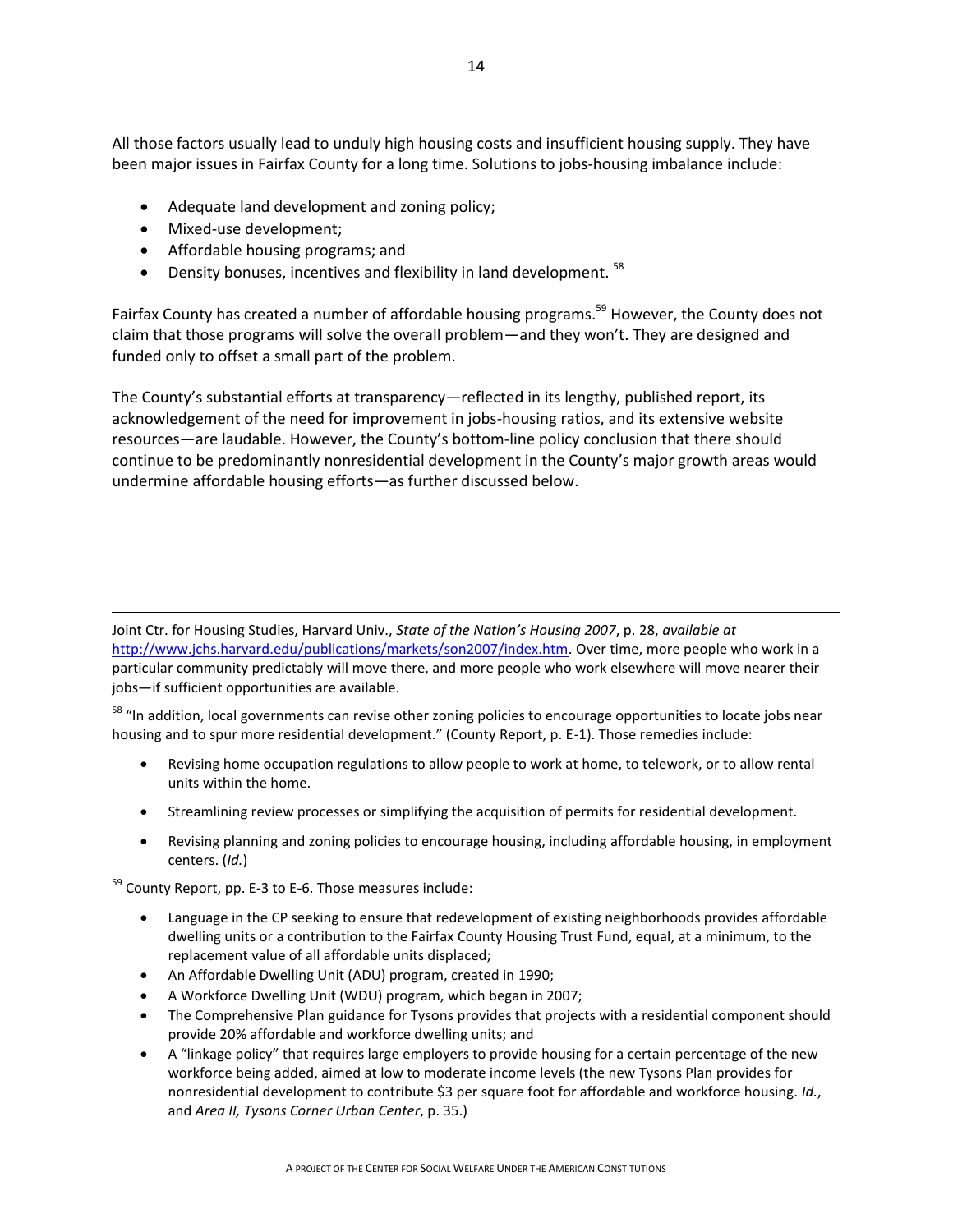# **4. COUNTY'S CONTINUING PREFERENCE FOR PREDOMINANTLY NONRESIDENTIAL GROWTH**

Given the County's awareness of the importance of jobs-housing balance and of the need for affordable housing for all the workers and residents in the county, its policy conclusions are hard to fathom. For example, its central policy position is that "based on the review of national literature and experience in the Washington region, future transit station areas [TSAs] and other mixed-use centers should generally be planned for a jobs-housing ratio between 3.0:1 and 6.0:1."<sup>60</sup>

But adopting those ratios would increase the problems the County says it wants to solve. As discussed, those ratios would create two to four times as many new jobs per household as the APA Report generally recommends for a community.

Most future jobs and housing in Fairfax County and the Washington region will be in mixed-use centers. Thus, the County's position would prevent jobs-housing balance in Fairfax County communities, and that position is not adequately supported by the national literature or regional experience.

Also, the County seems to suggest at one point that Fairfax County, and perhaps the entire region, doesn't actually have a jobs-housing ratio problem. For example, it states:

Such ratios are appropriate for large geographic areas, such as the region or an entire county. Since the late 1990s, the Metropolitan Washington Council of Governments (COG) has advocated a jobs-housing goal for the region of 1.6 jobs per household. Fairfax County has consistently achieved this regional goal.<sup>61</sup>

However (as explained below):

- 1. COG does not suggest that it is sufficient that the overall jobs-housing ratio of the Washington region or Fairfax County be 1.6:1—its advice is to the contrary; and
- 2. Fairfax County has not achieved the regional goal, because (1) it is merely a goal for the region overall, and (2) as mentioned, the County has not included the figures for all the cities and towns within the County's traditional boundaries that do their own planning and zoning (most of those cities and town have predominantly commercial development).

The inconsistency between the County's stated housing aspirations and its policy for growth areas raises a question as to what its underlying agenda is. The County's policy conclusions clearly further the County's well-established policy, discussed above (pp. 5-6), of promoting commercial development well ahead of housing growth.

Commercial development tends to produce more net revenue for local governments than residential development. That reality is reflected in the general practice of Fairfax County and other Washington, DC, suburbs generally to continue pursuing predominantly commercial development (as discussed, pp.

l

<sup>60</sup> County Report, p. 9.

 $61$  County Report, p. ii.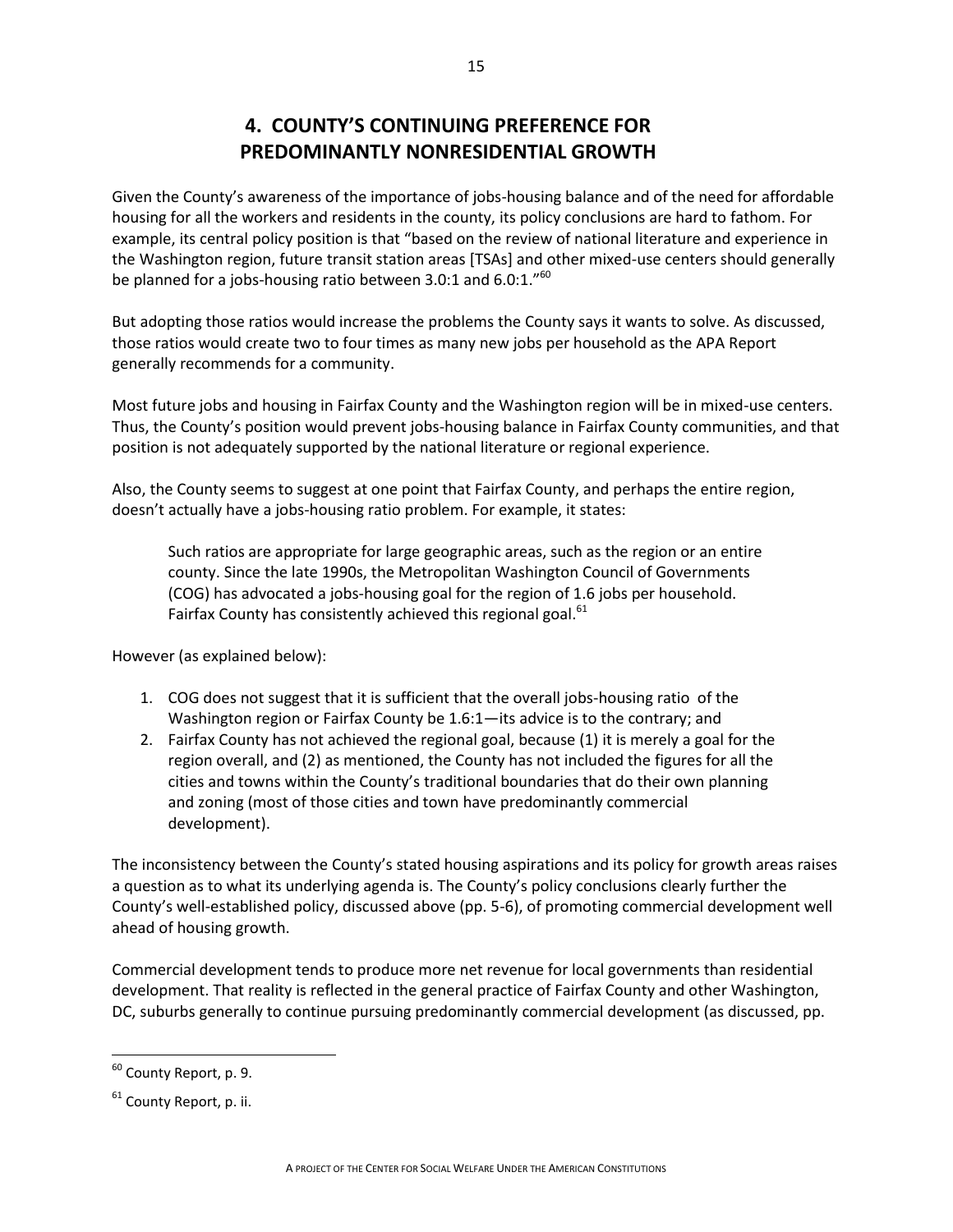7-8). That practice allows elected leaders to provide enhanced services to their constituents—a high percentage of whom are well-to-do—without raising tax rates.

However, permitting sufficient housing for those who work in the locality has been found to produce net fiscal gains for the local government too.<sup>62</sup> A policy of not permitting enough housing opportunity for Fairfax County's workforce, in order to help finance greater government services to those with the "substantial means" to afford its overpriced housing, is an unlawful, exclusionary housing policy.<sup>63</sup> It also seems to be self-defeating in the long run because, as mentioned, jobs and economic development tend moved away over time from central business districts that lack sufficient housing, and closer to where the workforce actually lives.

The County's report asserts no fiscal need for continued, predominantly commercial development in Fairfax County or similar Washington-area jurisdictions, and there is none. The Washington region is among the nation's wealthiest. It boasts seven of the ten top counties in terms of per-capita income, and Fairfax County ranks second highest among counties nationally (behind only neighboring Loudoun County).<sup>64</sup>

### **a. Appropriate jobs-housing ratios for mixed-use centers**

As to the County's assertions that future TSA's and other mixed-use centers "should generally be planned for a jobs-housing ratio between 3.0:1 and 6.0:1," and that "[c]enters with jobs-housing ratios significantly below 3.0:1 are not true mixed-use centers either, but rather urban residential neighborhoods:" <sup>65</sup>

 The authoritative Center for Transit-Oriented Development (CTOD)— the only national nonprofit organization dedicated to providing best practices, research and tools to support market-based transit-oriented development (TOD) $^{66}$  -advises to the contrary; that mixed-use transit-oriented developments (TODs) may contain any appropriate amount of residential and

 $\overline{\phantom{a}}$ 

<sup>62</sup> *See, e.g.,* Housing Virginia, *The Effects of Housing on the Local Economy* 5 (2011), posted at [www.housingvirginia.org](http://www.housingvirginia.org/). (common assumption that "new housing is a drag on local budgets" is wrong; comprehensive look at all local taxes that new housing stimulate shows the opposite); *See also, e.g.,* Richard F. Babcock, *The Zoning Game* 42 (U. Wisconsin Press, 1966) (residential developments "are popularly believed to add less to the tax base than the cost of municipal services they create, a myth which has been exposed by Ruth Mace in the book she edited, *Municiapal Cost-Revenue Research in the United States* [(U.N.C. Press 1961)].

<sup>63</sup> *See, e.g., Southern Burlington Co. NAACP v. Mount Laurel*, 92 N.J. 158, 456 A.2d 390, 441-42 (1983) ("*Mount Laurel II"*) (municipalities "at the very least, must remove all municipally created barriers to the construction of their fair share of lower income housing," such as "subdivision restrictions and exactions that are not necessary to protect health and safety.")

<sup>64</sup> Carol Morello and Ted Mellnik, *Seven of nation's 10 most affluent counties are in Washington region*, Wash. Post, Sept. 19, 2012 ("With a median household income surpassing \$119,000, Loudoun County heads the list. Fairfax County, at nearly \$106,000, is second. Both have held the same positions for several years running" (citing 2011 American Community Survey)).

<sup>&</sup>lt;sup>65</sup> County Report at ii, iii, 9.

<sup>66</sup> CTOD, *Planning for TOD at the Regional Scale*, p. 2 (July 2011). CTOD has received major funding from the federal government.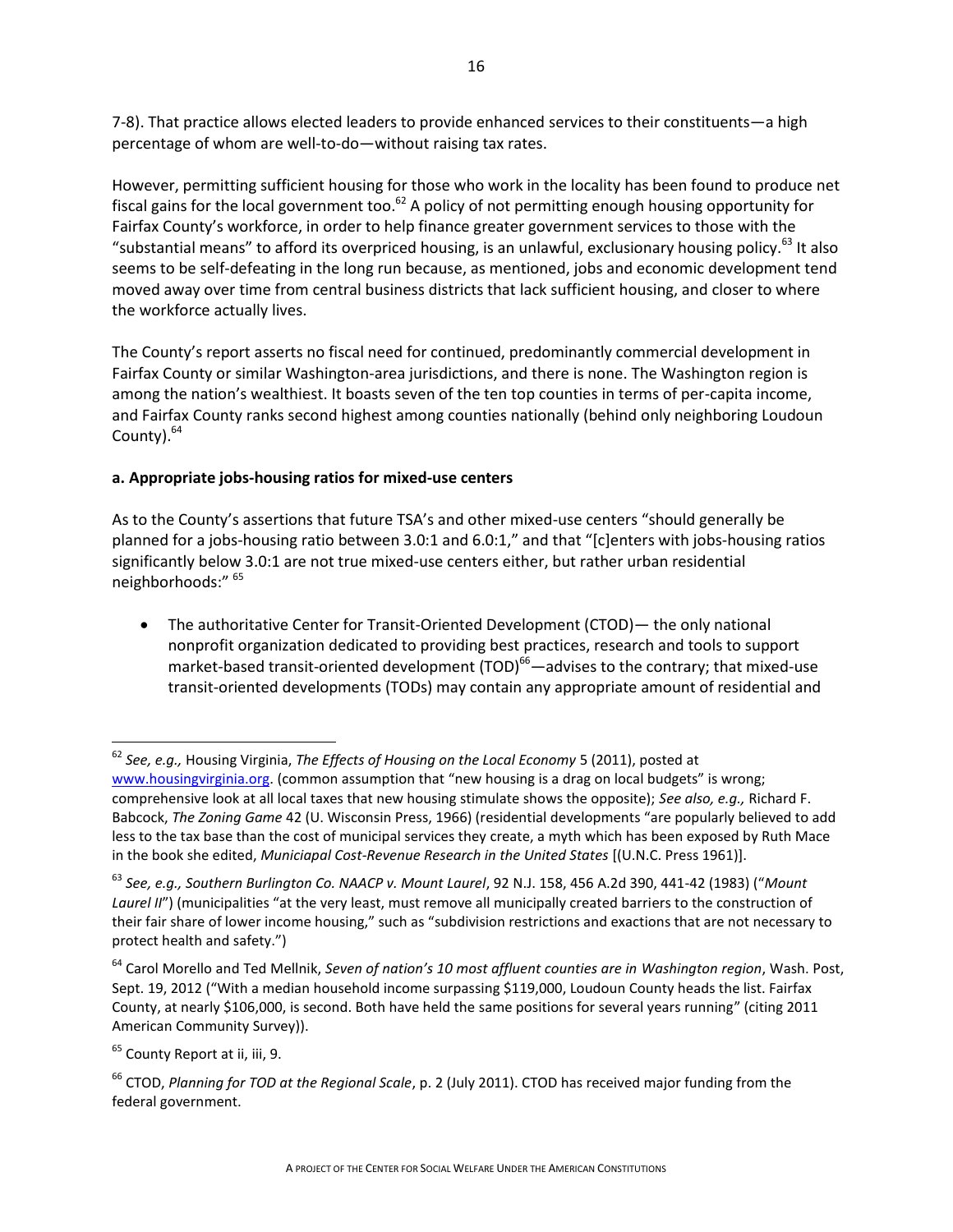non-residential development, including a much greater proportion devoted to housing than the County prefers;

- There are many documented success stories concerning predominantly residential TOD's—with jobs/housing ratios less than half of those the County sees as generally appropriate—in many suburban areas and cities, including in the Washington, DC, area; and
- The County's "national literature review" is deficient and does not mention CTOD's work at all.

### **CTOD's position on residential proportion in mixed-use centers**

 $\overline{\phantom{a}}$ 

One of CTOD's three basic "use mix types" is "primarily residential"—places where the number of workers is 0-33 percent of the total number of workers plus residents.<sup>67</sup> A goodly percentage of places that CTOD has studied are of that type, and we have seen no indication that those TOD's are not generally successful. <sup>68</sup> the County's attempt to redefine "mixed use centers" to exclude those "with jobs-housing ratios significantly below 3.0:1" is unavailing. <sup>69</sup>

A typical average number of residents per household in TOD's appears to be about two.  $^{70}$  Assuming two persons/household, a mixed-use center where the workers were 33 percent of the total of workers plus residents would have a jobs/housing ratio of about 1:1 (as we understand CTOD's somewhat complex methodology). That is, for every 100 workers plus residents, there would be 33 workers and 67 residents, and thus 33.5 households.

CTOD's other "use mix types" are "balanced" (workers constitute between 33 percent and 66 percent of the total number of workers plus residents), and "primarily employment" (workers constitute 66-100 percent of the total number of workers plus residents).<sup>71</sup> In a TOD where workers constitute 50 percent of workers plus residents, there would be 50 workers for every 50 residents. Assuming two residents/household, there would be 25 households for every 50 residents, and the jobs-housing ratio would be 2:1. And in a TOD where workers constitute 66 percent of workers plus residents, there would be 66 workers for every 34 residents. Assuming two persons/household, there would be 17 households for every 34 residents, and the jobs/housing ratio would be about 4:1.

<sup>67</sup> CTOD, Performance-Based Transit-Oriented Development Typology Guidebook, p. 10 and Table 2 (2010) ("CTOD Typology Guidebook").

<sup>68</sup> The metros analyzed in CTOD's *Typology Guidebook* include San Francisco, Chicago, Dallas, Pittsubrgh, and St. Louis. *See, e.g., id.* at 12-13, 22-23, 32.

<sup>69</sup> Predominantly residential TODs may be termed "Urban Neighborhoods" or "Transit Neighborhoods." *E.g.,* CTOD, *Station Area Planning,* p. 7 (2010). However, they clearly are mixed use centers, just like predominantly commercial TOD's.

<sup>70</sup>For example, the average household size in the Hiawatha light rail corridor of Minneapolis "varies significantly from 1.27 to 1.38 persons per household in downtown households to up to 2.63 persons per household in the more residential neighborhoods." CTOD, *Realizing the Potential: Expanding Housing Opportunities Near Transit*, p. 121 (103) (April 2007). In 42 mixed-use districts studied in the Austin, TX, area, the average number of persons per household is 2.29 (versus 2.87 outside those districts). U. of Texas, *CAMPO Transit-Oriented Development Study,* p. 22 (November 30, 2009). In the Seattle area: "With 1.39 persons per household, Downtown Seattle has among the smallest average household size in the region, with household size falling since 2000 (Figure 2). The North Corridor cities [which are served by light rail] also have a smaller household size compared to the region (2.10 compared to 2.48 persons per household, respectively) . . . ." Puget Sound Regional Council, *Transit-Oriented Development Market Study*, p. 8 (June 28, 2012).

<sup>71</sup> CTOD, Performance-Based Transit-Oriented Development Typology Guidebook, p. 10 and Table 2 (2010).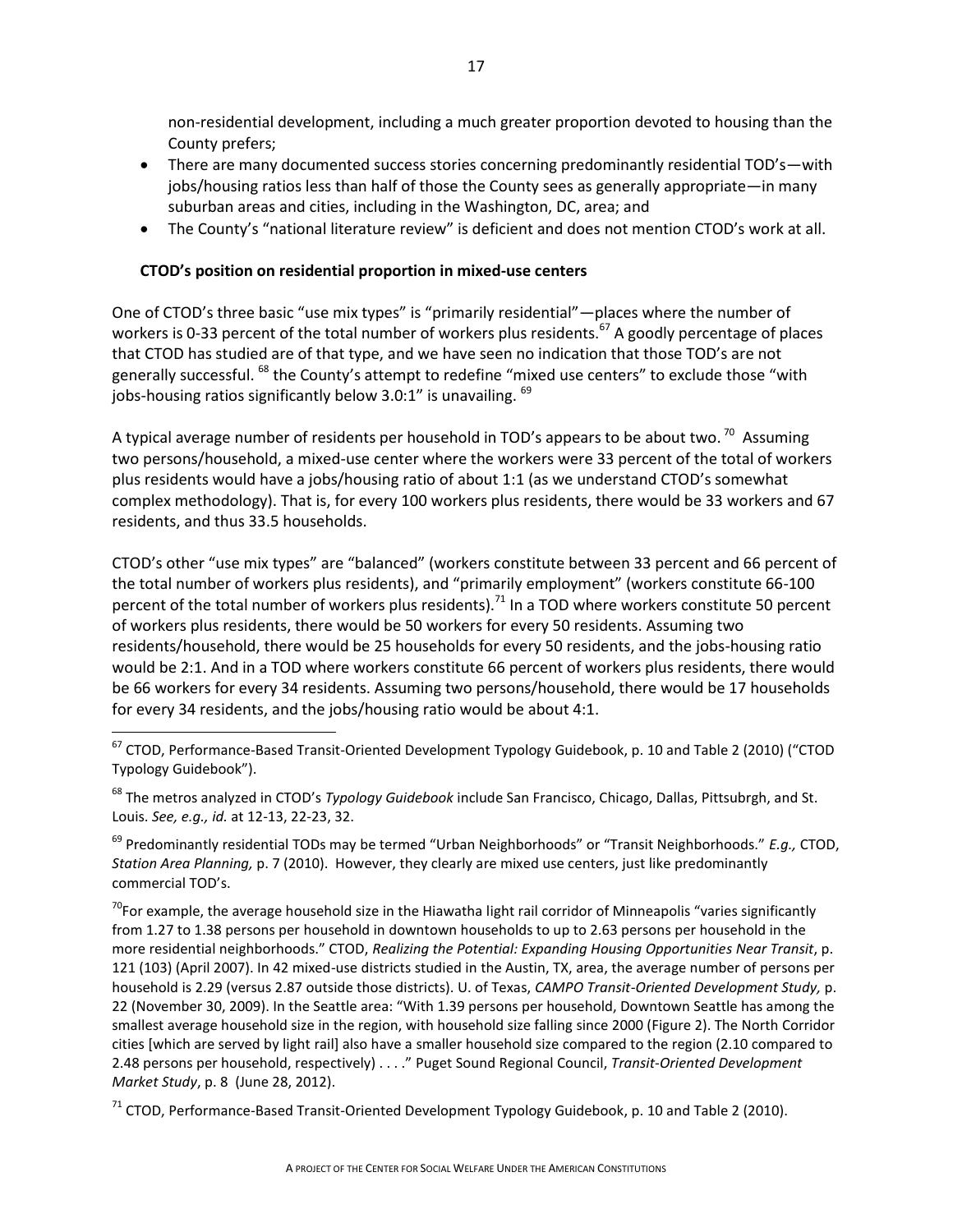As mentioned, CTOD's idea of "balanced" uses should not be confused with "jobs-housing balance." To CTOD, "balanced" TOD's are places where the percentage of workers is fairly similar to the total number of residents. CTOD does not express a position on jobs-housing balance.

### **Successful, predominantly residential TOD's in Northern Virginia suburbs and others**

Predominantly residential TOD's have been successful in Washington suburbs (and elsewhere) and are being planned for certain Montgomery County Transit Station Areas ("TSA's"). These are true mixed-use centers. In the Washington area, for example:

- **Clarendon and Court House:** Those successful, predominantly residential TOD's around Metrorail stations in Arlington (Fairfax County's neighbor to the East), had jobs-housing units ratio below 1.6:1 within a half-mile radius of those stations (as of 2009);<sup>72</sup> and
- **Shady Grove and Woodmont/Bethesda:** Those Metrorail station areas have been planned for predominantly residential development, and Montgomery County plans for an overall 2.05:1 jobs-households ratio for its Red Line Metrorail station areas in the I-270 corridor.<sup>73</sup>

The County invokes a different set of data regarding Clarendon and Court House. Its report states that the combined ratio for those "regional activity centers" was 2.8:1 in 2005 and is projected to be 2.6:1 in 2040. It bases that data on the Round 8.0 Cooperative Forecasts by the Metropolitan Washington Council of Governments (COG).<sup>74</sup>

However, COG's figures relate to substantially different areas from the approximately half-mile radii around Metrorail stations that are the focus of the County's current TOD planning generally. The COG forecasts relate to Traffic Analysis Districts (TADs) and Traffic Analysis Zones (TAZs), which clearly are not contiguous with the half-mile area around those Metrorail stations. In fact, the County has recommended concentrating commercial development within the first quarter-mile from a transit station, with a greater proportion of housing being built farther away.

<sup>74</sup> County Report, p. A-1.

l

<sup>72</sup> Robert Brosnan, *40 Years of Transit Oriented Development*, p. 45 (May 15, 2010), posted at: http://www.fairfaxcounty.gov/dpz/projects/reston/presentations/40 years of transit oriented development.pdf. Clarendon and Court House are integral parts of the Rosslyn-Ballston corridor, which is widely considered an outstanding TOD corridor. *See, e.g*., Reconnecting America, *Encouraging Transit-Oriented Development: Case Studies That Work*, p. 2 (2010) ("Rosslyn Ballston Corridor . . . illustrates how TOD can accommodate tremendous development in a livable community that provides benefits to both new and existing residents"); Roger K. Lewis, *Lessons of Arlington's Urban Development Needn't Be Just History*, Wash. Post, June 21, 2008 ("The phenomenal metamorphosis of Arlington County's Rosslyn-Ballston corridor [is] Successful urban revitalization . . ."); Roger L. Kemp, ed., COMMUNITY RENEWAL THROUGH MUNICIPAL INVESTMENT, p. 205 (2003) ("Rosslyn/Ballston is probably the most successful public/private development corridor in the United States").

<sup>73</sup>John A. Carter, *Planning at Metro Stations: Case Studies and Lessons Learned*, p. 26 (Montgomery County, MD, Urban Design and Preservation Division, May 18, 2010); posted at:

[http://www.fairfaxcounty.gov/dpz/projects/reston/presentations/planning\\_at\\_metro\\_stations.pdf.](http://www.fairfaxcounty.gov/dpz/projects/reston/presentations/planning_at_metro_stations.pdf) Appendix A to the County's report notes at least one successful, predominantly residential suburban center—Beauregard Street in Alexandria, which had a jobs/housing ratio of 1.1:1 in 2005 and a projected 1.5:1 ratio for 2040.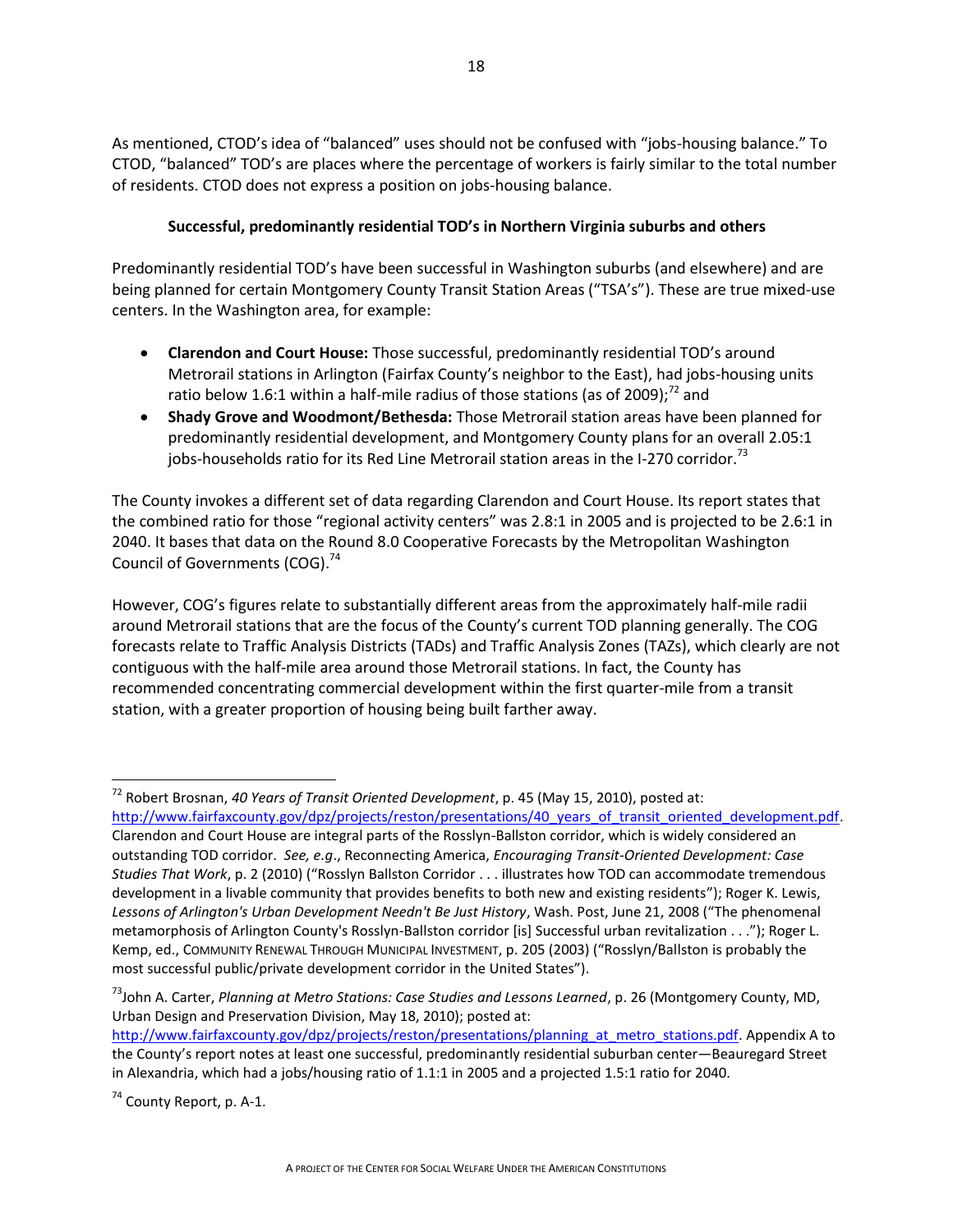As summarized on EHI's website ([http://cswac.org\)](http://cswac.org/), another recent report by CTOD discusses flourishing new development patterns within a half-mile of three new light rail lines to suburbs. Two of those development patterns (Minneapolis' Hiawatha line and Denver's Southeast Corridor line) are predominantly residential.<sup>75</sup> So, the success of predominantly residential TOD's in the Washington area is no fluke. A high percentage of TOD's studied by CTOD nationwide are predominantly residential, and they generally appear to be successful.

### **The County's flawed "national literature review"**

In addition to failing to discuss CTOD's findings, the County appears to give excessive weight to a 2008 report on jobs-housing ratios by the California Planning Roundtable (CPR).<sup>76</sup> The County quotes approvingly from that report numerous times, even though—like the County's own report—the CPR report departs from the guidance of the American Planning Association's comprehensive 2003 report and literature review without adequate explanation.

Among the credibility problems of the CPR report is that it seems to suggest that jobs/housing balance might be sufficient in "southern California," for example, if the overall jobs-households ratio in that huge region, or its unspecified "sub-regions," were appropriate.<sup>77</sup> Southern California by CPR's definition extends from Los Angeles to Arizona on the East and to Mexico on the South (except for the San Diego region). Another of CPR's vast analytical regions is the Bay Area of San Francisco, Oakland, Berkeley, and their suburbs.<sup>78</sup>

CPR's analysis had to be modified even before it was published. The first page states:

Since this paper was prepared, the skyrocketing price of oil has encouraged—or forced—changes in Americans' travel behavior . . . Planners and public agencies face the challenge of rethinking the historic relationship between job location and housing location and retooling the urban system in response.<sup>79</sup>

The County's "national literature review" is seriously flawed.

### **b. Appropriate jobs-housing ratios for other areas**

The County states that jobs-housing ratios "are appropriate for large geographic areas, such as the region or an entire county." But as explained below, it is not sufficient that a huge area such as the Washington region, or even Fairfax County, have an overall jobs-housing ratio of about 1.6:1.

Rather, to achieve the purposes of jobs-housing balance—such as minimizing commute times and fuel consumption between home and work, as well housing prices reasonably close to jobs—balance is

 $\overline{a}$ <sup>75</sup> CTOD, *Rails to Real Estate* (March 2011), posted at: [http://ctod.org/portal/sites/default/files/CTOD\\_R2R\\_Final\\_20110321.pdf.](http://ctod.org/portal/sites/default/files/CTOD_R2R_Final_20110321.pdf)

<sup>76</sup> California Planning Roundtable, *Deconstructing Jobs-Housing Balance*, 2008 ("CPR 2008").

 $77$  CPR 2008, pp. 8-11.

 $78$  CPR 2008, p. 10.

 $79$  CPR 2008 at 1.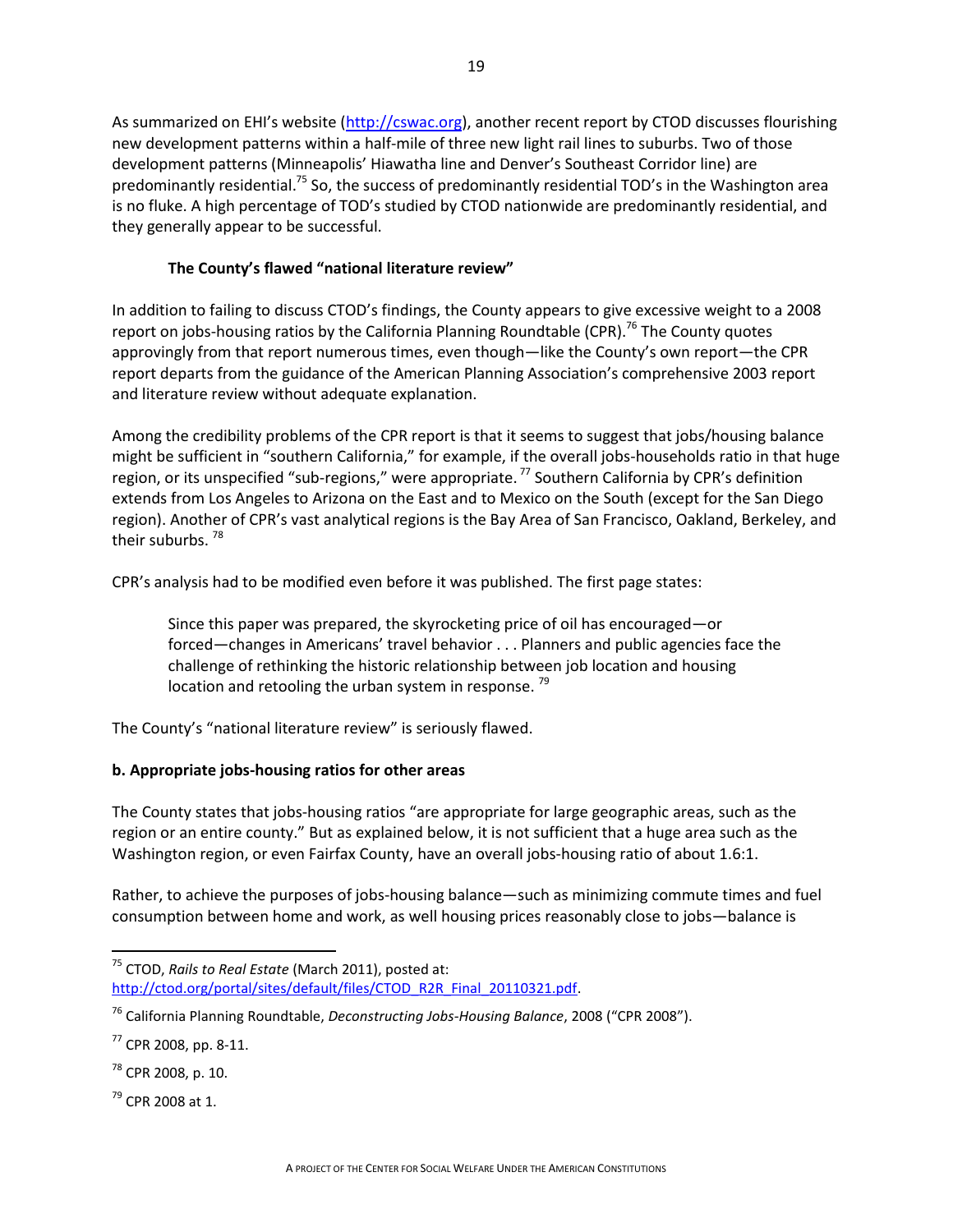needed with respect to specific employment hubs. Tysons Corner, Rockville, and downtown Washington are a few examples of such areas. As stated in an analysis of jobs-housing ratios in the Seattle, Washington, area, on which the County relies:

Jobs and housing will, by definition, balance at the regional level. After all, just about everyone who works within an economic region lives somewhere within that region. If there is unmet demand for housing in a region, builders will find someplace to construct it, even if those new neighborhoods are far from the actual employment centers. The entire Puget Sound region is, therefore, an appropriate level to look for a target for the ratio of jobs to housing, but it is not the level to try to strike a balance, since that will happen naturally. 80

An important theme of that Seattle-area analysis "is the focus on sub-region, or commute-sheds. These rough geographic designations are built around employment centers and encompass an area that can offer commutes of under a half hour to most of the major employment sites in the sub-region." <sup>81</sup>That report analyzes jobs-housing balance or imbalance in six "sub-regions" of the greater Seattle area. <sup>82</sup>

Although the APA Report states that there is no generally accepted geographic scale within which to assess the match or mismatch of jobs and housing, it clearly points toward balance in each "community," or commuter-shed. The report assesses the adequacy of jobs-housing ratios within numerous "communities" that are much smaller than a county like Fairfax.

- **Coburg, Oregon**—"a small, rural *community* approximately seven miles north of Eugene"—had a "*mismatch of jobs and residences*" in 1998 and lacked sufficient affordable housing for its workforce, even though there were numerous, predominantly residential towns in the same county (Lane), within about a 30-minute commute. <sup>83</sup>
- **Suburban "edge cities"** bring together "a mix of activities at a scale somewhere between central cities and low-density suburbs."<sup>84</sup> They are major employment hubs and entertainment nodes and "*are also supposed to be self-contained, allowing people to live, work, and consume in the same place* . . . ."<sup>85</sup> Places such as Tysons Corner, Reston, and Herndon in Northern Fairfax County fit the definition of edge cities—particularly as those Activity Centers are being planned. "Edge city" clearly refers to a much more compact area than a large county like Fairfax.

 $83$  APA Report, p. 6 (emphasis added). Coburg had 1,704 jobs and 388 housing units in 1998; its jobs-to-housing units ratio was therefore 4.39 to 1. Almost all the workers in Coburg's industrial and highway commercial areas lived outside the Coburg area. *Id.* 

 $84$  APA Report, p. 7.

 $85$  APA Report, p. 7 (emphasis added).

 $\overline{\phantom{a}}$ <sup>80</sup> Housing Partnership, *Jobs and Housing: Can't Have One Without the Other*, Seattle, December 2005, p. 7.

<sup>81</sup> Housing Part., p. 1.

<sup>&</sup>lt;sup>82</sup> Housing Part. at 17. Appendix C shows that the significant benchmarks for jobs-/housing balance include subareas of a large county, and areas within six miles of a development of regional impact (like a regional activity center). Chart C-1 shows jobs-housing ratios for "Subareas of King County, Washington" as of 1999. The three subareas are South County (1.51:1, which is called "balanced"), Westside (2.04:1, which is called "unbalanced"), and Eastside (1.85:1, which is called "unbalanced"). Those subareas are portions of Seattle and its suburbs.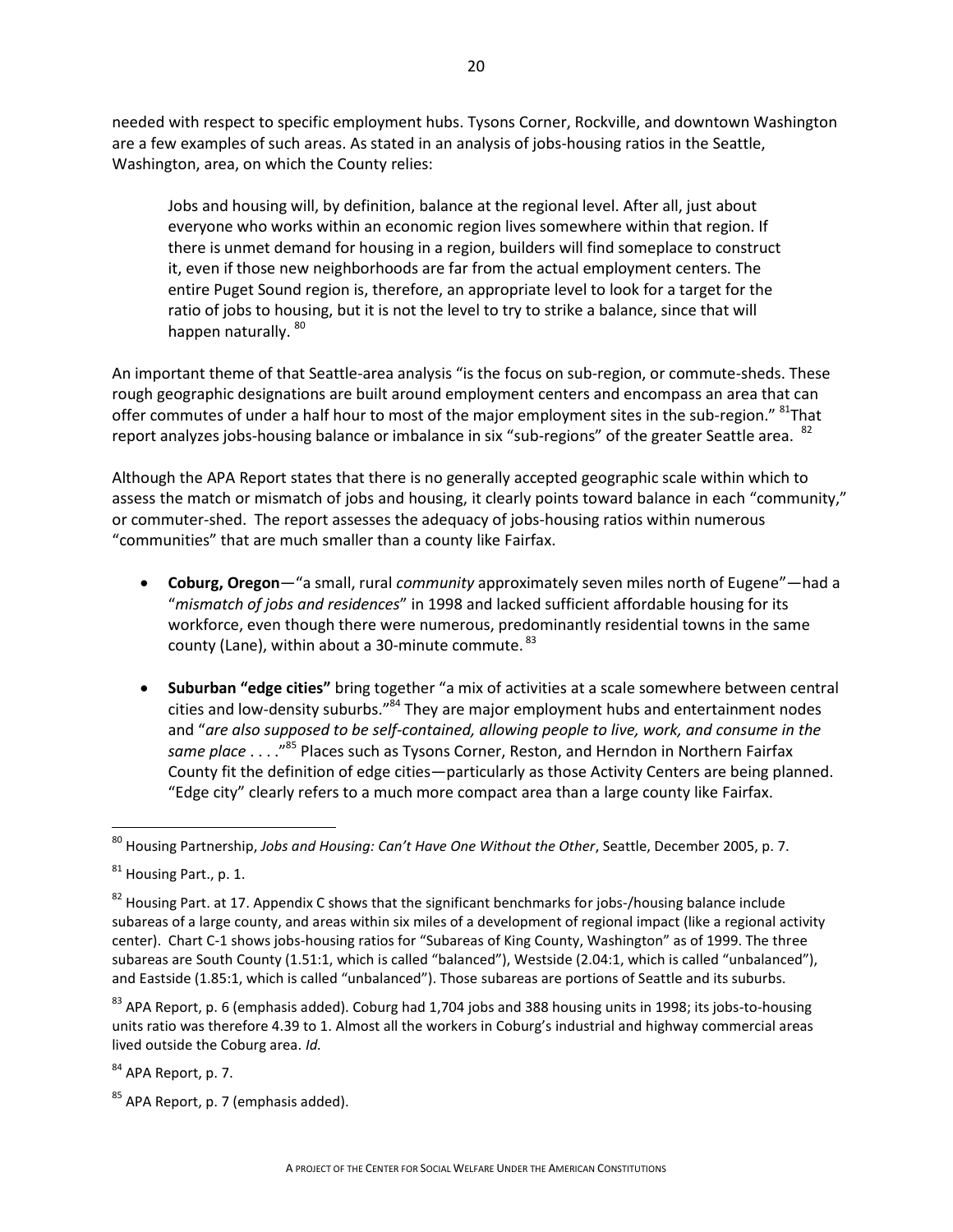**"Developments of regional impact" (DRI's) (Atlanta, Georgia, region)—**applicants for developments of more than 400,000 gross square feet of space have been required to:

> study the project's impact in relationship to development in its "Area of Influence" (AOI), or an area extending *six road miles from the development in all directions*. The DRI rules are complex, and the AOI requirements require *elaborate investigations of jobs-housing qualitative relationships*. 86

#### **COG on jobs-housing ratios**

In support of its statement that jobs-housing balance is "appropriate for large geographic areas, such as the [Washington] region or an entire county," The County asserts that since the late 1990s, COG "has advocated a jobs-housing goal for the region of 1.6 jobs per household."  $87$ 

COG does not advocate a region-wide ratio of 1.6 jobs per household as sufficient for its member governments. The Washington region has had that overall ratio for many years, and as mentioned, a rough, region-wide balance will occur naturally—if the region is defined broadly enough. A 2004 *Washington Post* investigative report reveals the thoughts of certain key COG officials.

The Metropolitan Washington Council of Governments, which compiles job and housing projections based on reports from each of the local governments, says the number of jobs in the region will increase by 550,000 this decade [2001-2010], while the number of homes will rise by only 312,000.

Assuming the typical 1.5 workers per home, that leaves a shortfall of 82,000 homes. "We already have an imbalance," said Robert E. Griffiths, director of technical services for COG. "And with these growth trends, the gap gets bigger in the future. More housing development is happening further and further from the center." . . .

"We're trying to reduce the number of miles people drive because of the emissions and the congestion, which is spreading so fast," said Ron Kirby, the transportation director for COG. "But we haven't been very successful. We have more cars going more miles." 88

The solutions, according to COG, include creating improved jobs-housing ratios in the region's employment hubs ("Activity Centers"), which are the basic growth areas of the region. <sup>89</sup> They include places such as Tysons Corner, Reston, Herndon and the Dulles area, near the new Silver Line Metrorail corridor in Northern Fairfax County.

 $\overline{\phantom{a}}$ 

<sup>&</sup>lt;sup>86</sup> APA Report, p. 29 (emphasis added). Those requirements were applied within the 13-county nonattainment area (for air pollution) of Atlanta by the Georgia Regional Transportation Authority, in 2002. The definition of a DRI is from Smith, Gambrell & Russell, LLP, *Working Your Way Through The Regional Planning Process*, posted at: [http://www.sgrlaw.com/resources/trust\\_the\\_leaders/leaders\\_issues/ttl2/597/](http://www.sgrlaw.com/resources/trust_the_leaders/leaders_issues/ttl2/597/)

<sup>87</sup> County Report at ii; *see also id.* at 7.

<sup>88</sup> Peter Whoriskey, *Space for Employers, Not for Homes*, Wash. Post, Aug. 4, 2004, p. A1, A8.

 $89$  See, e.g., COG, Scope of work and process to develop a regional transportation priorities plan, p. 13 (April 20, 2011).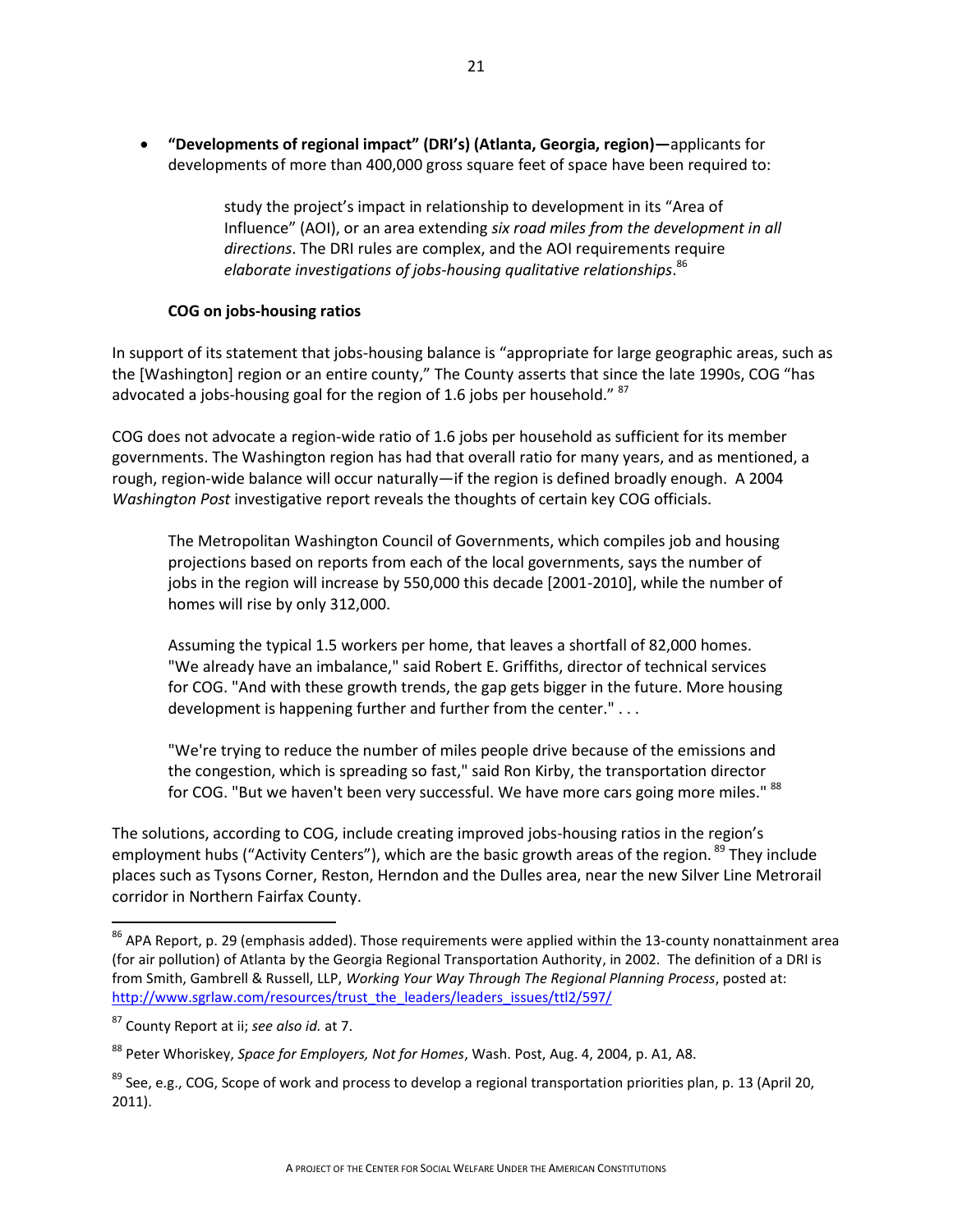### **Fairfax County's track record on overall jobs-housing balance**

The County also asserts that "Fairfax County has consistently achieved" the regional goal of 1.6 jobs per household.<sup>90</sup> But as just discussed, COG does not indicate that a region-wide ratio of 1.6 jobs per household is sufficient for its member governments. Further (as mentioned above, p. 20), jobs and housing will balance at the regional level, by definition—because almost everyone who works within an economic region lives somewhere within that region.

Also, the County does not explain why its asserted jobs-housing ratio for Fairfax County is so different from those determined by authoritative sources such as GMU's Center for Regional Analysis and the Virginia Department of Transportation. As discussed above (p. 6), the apparent reason is that the County's figures do not include all the cities and towns carved out of the County that do their own planning and zoning—and most of which have predominantly commercial development.

Of course, the recent recession and related financial problems have affected job growth projections somewhat for the County (and the region). But even accounting for such variations, The County's planning—such as maintaining a jobs-housing ratio between 3:1 and 6:1 in its Activity Centers—would result in job growth continuing well ahead of housing growth in Fairfax County.

### **c. Proportion of future workers that should have housing opportunity in jurisdiction where they work**

The County cites a 2007 GMU report that "suggests a goal of 65 percent of new employees in Fairfax County to be housed in the County."<sup>91</sup> However, more recently GMU has concluded that to "limit the strain on the region's transportation systems, maintain the region's quality of life, and keep more economic activity in the region," the best goal is for each Washington-area jurisdiction to supply enough housing for *all* its future workers.<sup>92</sup> GMU believes that maintaining the current in-commuting rates as the region grows would "create an intolerable level of congestion on the region's roads and transit system."<sup>93</sup>

In addition, the County also should do all it can to reduce its huge, existing housing deficit for those who already work in the County. And most future workers who replace retiring workers in the County will have to find a different place to live. In fact, most retirees in the Washington region are projected to

l

Lisa A. Fowler, PhD, and John McClain, AICP, Linking Job Growth and Housing: Forecasts of the Demand for Workforce Housing in Fairfax County, p. 1 (June 25, 2008).

 $92$  GMU, Housing the Region's Future Workforce, pp. 10, 13.

<sup>&</sup>lt;sup>90</sup> County Report at 7.

 $91$  County Report, p. E-12. However, that analysis:

does not address the housing needs of the non-working population, particularly the elderly and disabled, nor does it forecast the demand for housing by Fairfax County residents that work outside the County. Thus, projections of unmet housing demand presented in this report are just a portion of the total future housing demand that will be generated by the entire County population.

 $93$  GMU, Housing the Region's Future Workforce, p. 13.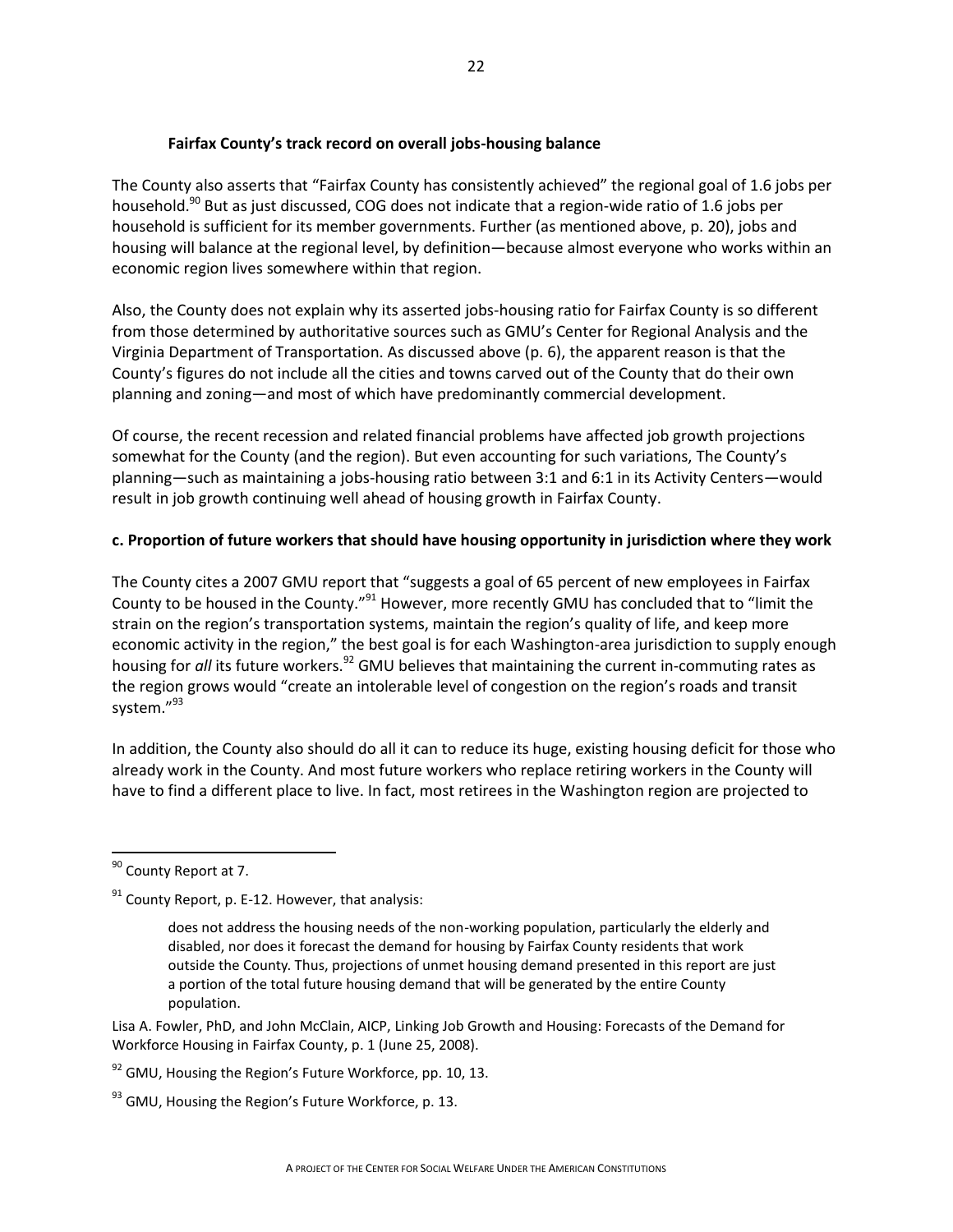stay in their homes indefinitely. <sup>94</sup> About 1.8 million workers in the Washington area are expected to retire between 2010 and 2030. To house its share of replacements for those workers, Fairfax County would have to produce in excess of 131,000 housing units by 2030, because it had about 23% of the region's employment in 2010 (and its share actually is expected to rise).<sup>95</sup>

Of course, the County can't control whether someone who works in the County chooses to live there. Some will live elsewhere, because their spouse or other worker in their household works in a different jurisdiction—or simply because they choose a different environment, even though they could afford to live in the County.

But even considering such factors, GMU finds that Fairfax County should be planning for the production of about 110,947 housing units for workers in new jobs, plus more than 131,000 units for replacement workers, between now and 2030—as well as tens of thousands of units for those who work there now but cannot find housing that they can afford in the County. However, the County is projected to produce less than 102,000 new housing units between 2010 and 2030—much less than half the estimated  $need.<sup>96</sup>$ 

### **5. CONCLUSIONS**

Fairfax County deserves credit for providing an extensive, published report on jobs-housing ratios—and for creating a good deal of transparency concerning its land use policies generally, through its website and open procedures. Further the County Report pushes forward the cause of adequate housing supply in the County in certain ways, by indicating the need for improvement and identifying barriers to achieving it.

However, the County Report's bottom-line policy position in favor of continued, predominantly commercial development in growth areas would only increase the problems the County says it wants to solve. The underpinnings of its policy are a "national literature review" that omits authoritative guidance on the subject, and "experience in the Washington region," which on examination actually contradicts that policy. The policy will have unacceptable side-effects—such as increased poverty and homelessness, chronic hyperinflation and deflation in the housing market, undue amounts of wasted commuter time and fuel due to extreme traffic congestion, and aggravated environmental problems.

The County's growth policy is inconsistent with its stated housing aspirations and with the needs of its residents and workforce. However, that policy *is* consistent with the County's long-term pattern of promoting revenue-enhancing commercial development well ahead of housing growth. The County

l

<sup>&</sup>lt;sup>94</sup> GMU 2011 at 32, citing RCLCO, *Generation Y in the Marketplace*, available at [www.rclco.com.](http://www.rclco.com/)

<sup>95</sup> GMU, *Housing the Region's Future Workforce,* p. 4, Table 1 (in 2010, 633,450 out of the region's 2.759 million workers worked in Fairfax County). The County's 23% share of the 1.8 million workers who will retire between 2010 and 2030 is 414,000 workers. Assuming an average of 1.6 workers per household, there will be more than 258,750 new "retirement" households in the County by 2030. If 51% of retiring workers stay in their homes, Fairfax County would have to produce in excess of 131,000 new housing units by 2030just because of replacement workers.

<sup>96</sup> GMU, *Housing the Region's Future Workforce,* p.22, Table 11 (Fairfax County is projected to produce 101,869 housing units between 2010 and 2030, according to the MWCOG Round 8 Forecasts).